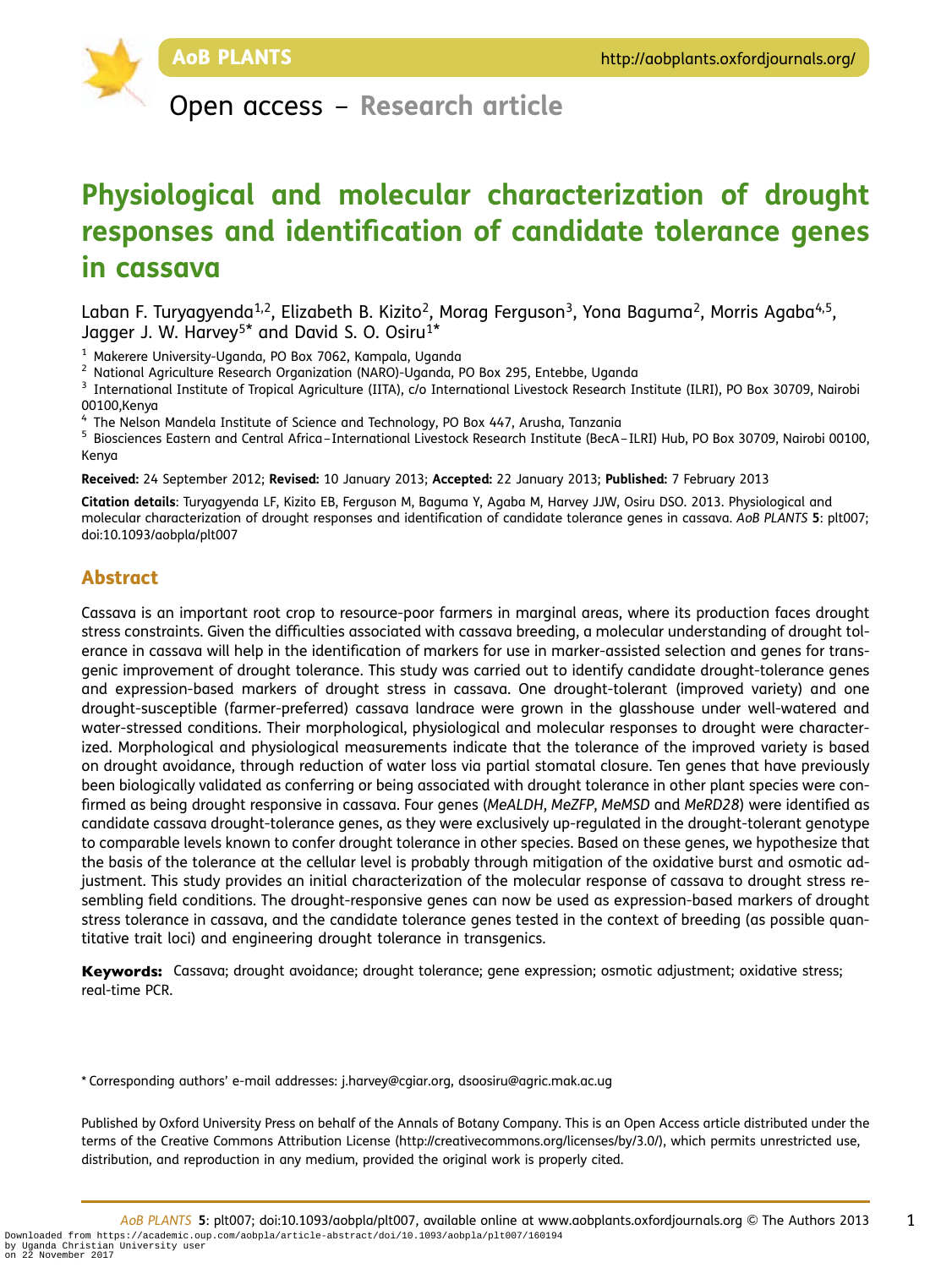# Introduction

Improvement and expanded adoption of crops suited to growth with limited water resources on marginal lands is critical to ensuring food security, given the limited arable land and population growth, further compounded by the effects of climate change. In sub-Saharan Africa (SSA) and throughout much of the tropics and sub-tropics, the development and use of crop varieties with high water-use efficiency is particularly important for marginal areas with poor soils, unreliable rainfall and where irrigation is unavailable or unaffordable for resource-poor farmers. In this respect, cassava deserves particular attention because of its status and further potential as both a food security and a cash crop for most households living in marginal areas of the tropics and subtropics. In the tropics, cassava ranks third as a source of calories, and is typically grown by resource-poor smallholder farmers on marginal lands. A naturally drought-tolerant (DT) crop, it provides a critical staple to many of these populations vulnerable to food insecurity.

It has been estimated that moisture or drought stress is the most adverse crop environmental stress, accounting for over 70 % of potential agriculture yield losses worldwide ([Boyer 1982](#page-14-0)). Drought is brought about by a shortage of rain or by a large variation in the amount of rainfall, and is the major abiotic stress limiting crop productivity worldwide [\(Saini and Westgate 2000](#page-16-0)). In Africa, the cassava growth cycle is typically interrupted by 3–6 months of drought, influencing various plant physiological processes resulting in depressed growth, development and economic yield [\(Pardales](#page-15-0) et al. 2001; [Bakayoko](#page-14-0) et al. 2009). In general, cassava can withstand significant periods of drought stress. However, there is a range of drought-tolerance levels in available germplasm, and its growth and productivity in marginal areas are constrained by severe drought stress, especially during the earlier stages of growth [\(Pardales](#page-15-0) et al. 2001; [Okogbenin](#page-15-0) et al. 2003; [Bergantin](#page-14-0) et al. 2004; [Perez](#page-15-0) et al. [2011\)](#page-15-0). Development of cassava varieties with farmerpreferred traits and increased drought tolerance will allow its expanded cultivation and elevated yields in marginal areas.

Given the inherent challenges with cassava breeding, an understanding of the molecular basis of cassava drought responses and tolerance can help greatly in the development of appropriate varieties [\(Valliyodan](#page-16-0) [and Nguyen 2006;](#page-16-0) [El-Sharkawy 2007](#page-15-0)). Conventional breeding has been hindered by cassava's high heterozygosity, genotype by environment  $(G \times E)$  interaction, long life cycle (Hahn [et al.](#page-15-0) 1989; [Fregene](#page-15-0) et al. 2001; [Ceballos](#page-14-0) et al. 2004) and limited seed production, while

molecular breeding is hindered by limited information on genomic regions and genes associated with drought tolerance in cassava. Efforts to improve cassava's wateruse efficiency through conventional breeding have been limited in many parts of the world, including much of SSA. Breeding programmes in Latin America have successfully identified germplasm with increased levels of drought tolerance, with 2–3 times the yield of typical cassava genotypes in semi-arid conditions [\(El-Sharkawy](#page-15-0) [2007\)](#page-15-0). A range of cassava drought-tolerance levels has also been characterized in West Africa ([Okogbenin](#page-15-0) [et al.](#page-15-0) 2003). Efforts in are now under way in eastern Africa to begin breeding for DT cassava.

Molecular breeding has already formed the basis of significant progress for other cassava traits. For instance, molecular markers tightly associated with the cassava mosaic disease (CMD) resistance gene CMD2 have been used in marker assistance breeding for CMD resistance ([Akano](#page-14-0) et al. 2002). Breeding for tolerance to cassava postharvest physiological deterioration has also been reported [\(Morante](#page-15-0) et al. 2010). However, little progress has been made with respect to the development of DT cassava varieties. An understanding of the molecular response and basis of drought tolerance in cassava would significantly accelerate the production of DT varieties with farmer-preferred traits, through molecular breeding or genetic transformation, both of which have been successful in the development of DT plants. [Utsumi](#page-16-0) et al. [\(2012\)](#page-16-0) identified cassava genes responsive to drought treatment that consisted of wilting in vitro plantlets on a plastic plate for 1 h under light. Further studies are required using drought stress methods more closely resembling drought stress conditions in the field in order to more confidently identify candidates appropriate for use in efforts to improve cassava drought tolerance.

Plant tolerance to drought stress is a complex trait with several interacting layers of molecular and physiological responses. Drought stress responses and tolerance genes have been well characterized in a number of plant species [\(Farooq](#page-15-0) et al. 2009; Gong [et al.](#page-15-0) 2010), lending insight into the general pathways involved and potential tolerance mechanisms and genes in other species. Plant resistance to drought stress can be achieved through escape (e.g. early flowering time in drier environments), avoidance (e.g. transpiration control by stomata and development of extensive root systems), phenotypic flexibility, water conservation in tissues, antioxidant defences, plant growth regulation by hormones and osmotic adjust-ment ([Farooq](#page-15-0) et al. 2009). Drought stress induces accumulation of metabolites and drought-related proteins ([Ramachandra-Reddy](#page-15-0) et al. 2004). At the molecular level, the response to drought stress is a multi-genic trait.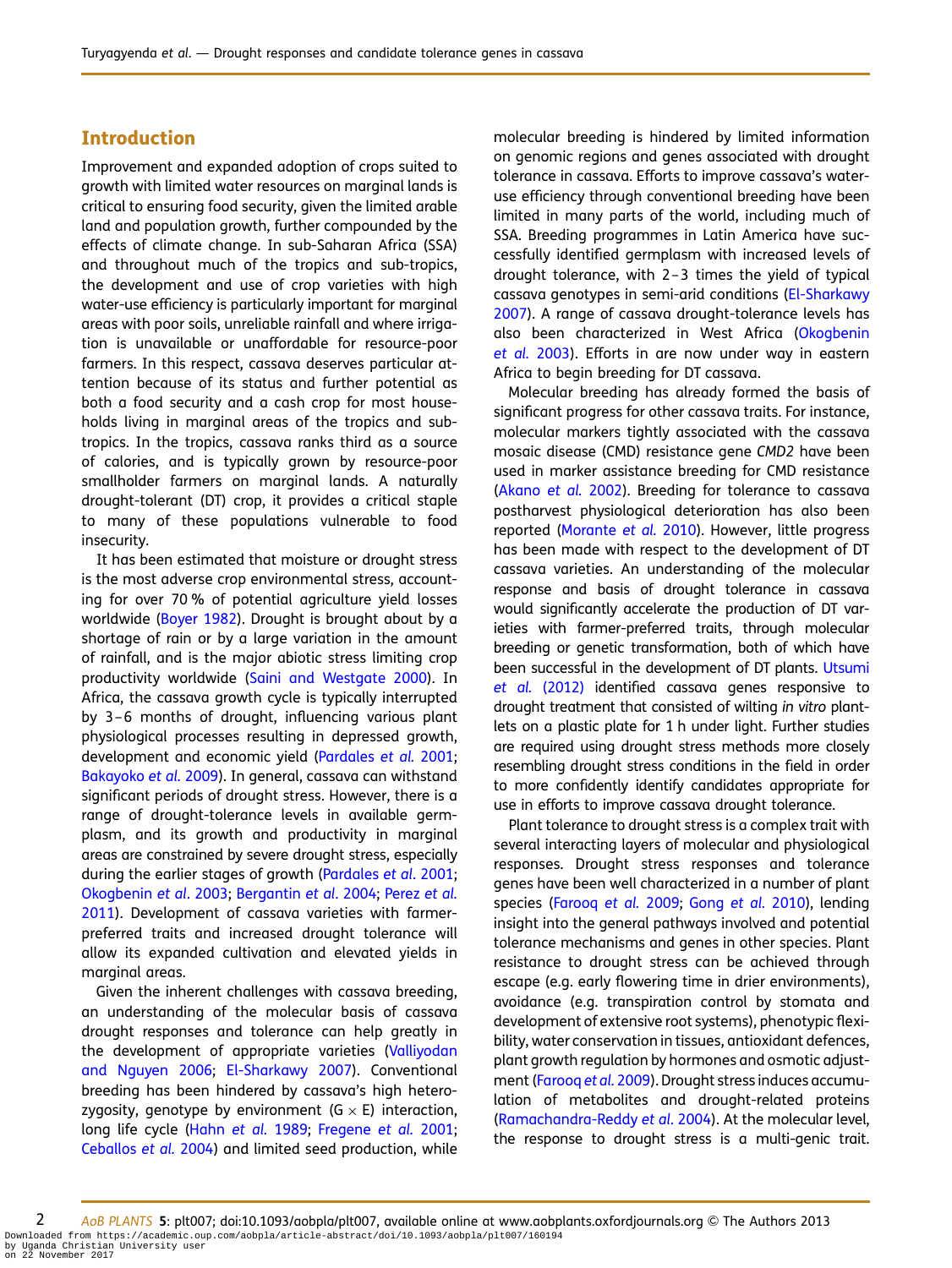Through high-throughput microarray and real-time polymerase chain reaction (PCR) studies, a number of genes that respond to drought stress at the transcriptional level have been reported (Seki et al. [2002;](#page-16-0) [Shinozaki and Yama](#page-16-0)[guchi-Shinozaki 2007](#page-16-0); [Talame](#page-16-0) et al. 2007; Guo [et al.](#page-15-0) [2009\)](#page-15-0). Some of these genes have been validated biologically and have been found to protect plants from desiccation through stress perception, signal transduction, transcriptional regulatory networks in cellular responses or tolerance to dehydration ([Wang](#page-16-0) et al. 2005; [Umezawa](#page-16-0) et al. [2006\)](#page-16-0). Drought-stress-induced regulatory and functional genes have been used to increase drought tolerance through genetic engineering; for example, Vigna aconitifolia pyrroline-5-carboxylate synthetase (P5CS) has been used to engineer DT rice, and manganese superoxide dismutase (MnSOD) for DT alfalfa ([McKersie](#page-15-0) et al. 1996; [Zhu](#page-16-0) et al[. 1998\)](#page-16-0).

Cassava drought stress has been characterized physiologically and morphologically (reviewed by [El-Sharkawy](#page-15-0) [2004;](#page-15-0) [Setter and Fregene 2007](#page-16-0); [Okogbenin](#page-15-0) et al. 2011), and at the molecular level under conditions requiring further investigation to ensure their relevance to the context of field drought stress ([Utsumi](#page-16-0) et al. 2012). Ecophysiologically, mechanisms of drought tolerance in cassava have been identified such as avoidance, through partial stomatal closure to reduce transpiration, development of extensive root systems and proportionally strategic reductions in leaf canopy ([El-Sharkawy 2004,](#page-15-0) [2007](#page-15-0)); however, in some studies greater leaf retention has been correlated with drought tolerance [\(Lenis](#page-15-0) et al. 2006), so the relationship between leaf retention and drought tolerance depends on the genotype and probably on environmental factors (e.g. severity of drought). While a limited number of molecular studies have sequenced normalized expressed sequence tag libraries from cassava under drought stress [\(Lokko](#page-15-0) et al. 2007), no molecular studies have been conducted that quantify gene expression in single or contrasting cassava genotypes under conditions resembling those in the field, which would enable the identification of both drought-responsive and candidate drought-tolerance genes most relevant to cassava drought improvement efforts.

This study confirmed the DT and drought-susceptible (DS) status of improved and farmer-preferred cassava varieties, respectively, which are now part of the germplasm being integrated into the breeding programme at the National Crops Resources Research Institute (NACRRI) in Uganda to develop DT cassava with other farmer-preferred traits. The morphological and physiological responses of the two genotypes to drought stress were assessed. The relative expression levels of genes previously demonstrated to be functionally involved in, or associated with, drought stress responses

in other species were also analysed. This study provides a general characterization of drought responses in cassava, yielding expression-based markers and candidate drought-tolerance genes for ongoing cassava improvement efforts. A molecular understanding of the drought responses of this DT species can also provide insights for increasing the drought tolerance of more drought-sensitive species.

## Methods

#### Genotypes and treatments

Two cassava genotypes, DT MH96/0686 and DS Nyalanda, were used in this study. MH96/0686 is an improved cassava variety obtained from the cassava breeding programme at NACRRI, Uganda, while Nyalanda is a landrace obtained from farmers' fields in the Masindi district in western Uganda (1°40′28″ N, 31842′ 54′′ E). Previous field studies of 53 cassava genotypes in Uganda indicated that MH96/0686 was tolerant to drought and had a high harvest index, dry matter content, starch content, root yield and leaf retention under water stress compared with other genotypes, while Nyalanda was among the genotypes adversely affected by water stress and was significantly different from MH96/0686 in these phenotypes under drought stress [\(Turyagyenda](#page-16-0) et al. 2013). Based on the field data, these two genotypes were selected for detailed gene expression studies that were conducted in a glasshouse. The glasshouse conditions during the day were set at 25-30 °C ([Alfredo and Setter 2004](#page-14-0)) with nighttime temperatures typically ranging between 15 and 20 °C, and humidity typically at  $\sim$  50–80 %.

Cassava cuttings (30 cm in length) of these two genotypes were grown in 20-L plastic buckets in a randomized complete block design (RCBD) replicated three times. Before planting, each bucket was filled with 20 kg of sterilized soil (forest soil : river sand : ballast at 4 : 2 : 1 (v/v/v) respectively). One plant cutting was placed vertically in the soil in the middle of each bucket. To identify the effect of water stress on gene expression, plants were exposed to water stress by reducing soil moisture content (SMC). A similar number of plants per genotype remained watered at field capacity to act as a control. Three plants per genotype were included for each replication for each treatment. Before the application of treatments, all plants were watered with 1 L of water every 2 days until 60 days after planting (DAP). After 60 DAP, plants in the stress treatment were subjected to gradual drought stress conditions for a total of 10 days by withholding water to an SMC of  $\sim$  50 % for 5 days and then to  $\sim$  25 % for 5 days; gradual moisture stress was applied to mimic natural field drought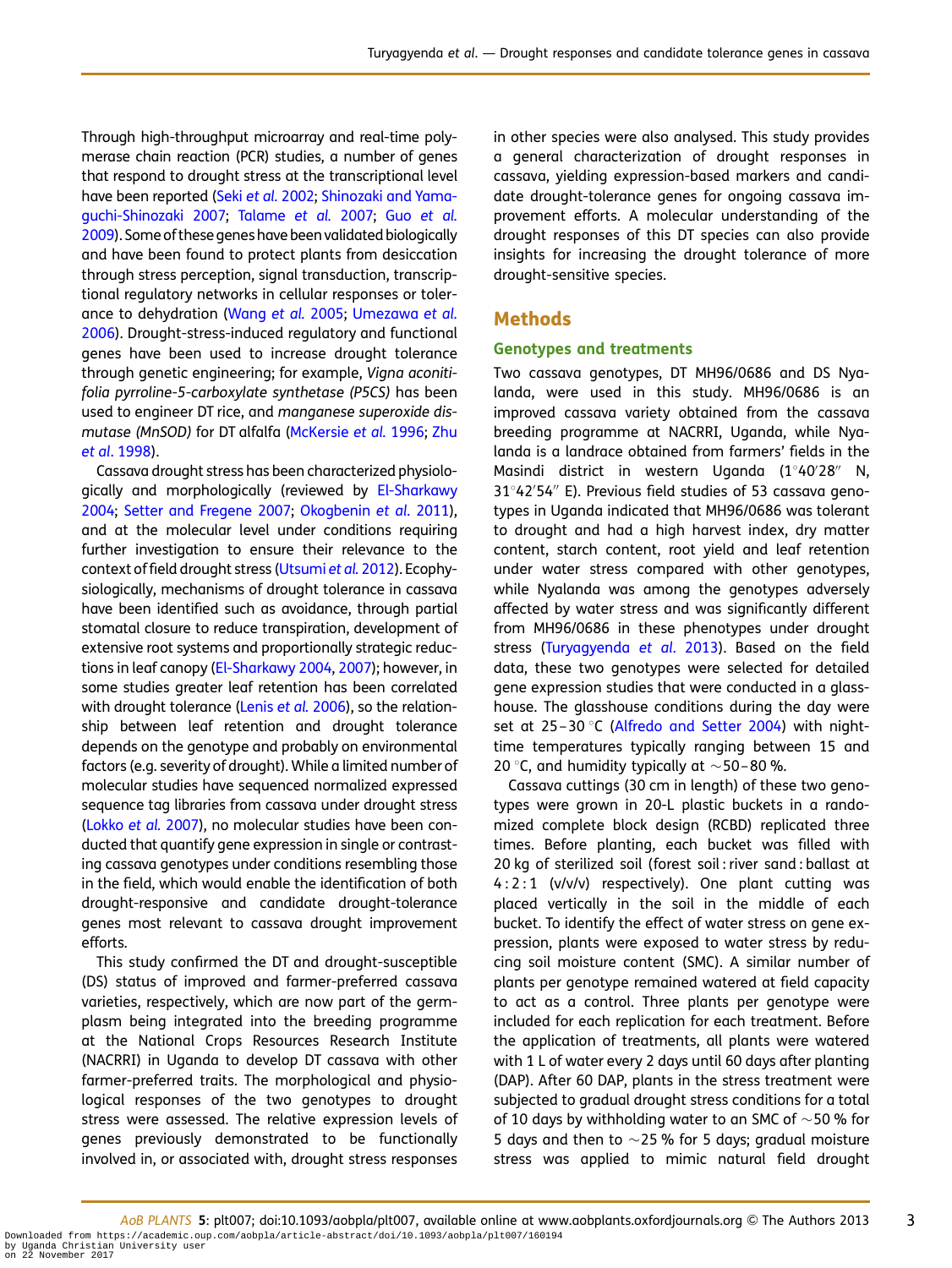conditions. Control (well-watered) plants were maintained at an SMC of  $>75%$  by applying 1 L of water every 24 h. The SMC was monitored daily with a portable moisture meter (Delta Systems, UK).

## Morphological and physiological drought stress measurements

During the water stress treatment period, physiological and morphological drought-stress-related traits were measured, including: leaf retention and plant height; and stomatal conductance, leaf relative water content (RWC) and leaf wilting. These measurements were collected from three plants per genotype from each replication for each treatment after 10 days of drought stress, just before leaf collection for gene expression analysis. Leaf wilting was scored on a scale of 1–3 modified from [Bettina](#page-14-0) et al. (2007) (1 = no wilting; 2 = minimal wilting, where the plant showed leaf wilting only during hot hours and from which the leaves recovered; and  $3$  = severe wilting, where wilting leaves did not recover from wilting). For easy scoring, [Bettina](#page-14-0) et al. [\(2007\)](#page-14-0) scales 2 and 3 were combined to indicate minimal wilting, and 4 and 5 to indicate severe wilting. The stress treatment did not go as far as killing plants and therefore level 6 (death) [\(Bettina](#page-14-0) et al. 2007) was eliminated. The method of visual scoring of wilting is flexible as long as specific wilting categories are defined appropriately [\(Bettina](#page-14-0) et al. 2007). Stomatal conductance was measured on the third fully expanded leaf with an AP4 Porometer (Delta-T Devices, UK), while RWC was estimated on the fourth fully expanded leaf by fol-lowing the procedure of [Degenkolbe](#page-15-0) et al. (2009). Leaf retention was estimated as the percentage of the portion of stem height with leaves, and plant height was measured with a tape measure.

#### Leaf harvesting and RNA extraction

After 10 days of stress, the third fully expanded leaf was collected separately from three plants per genotype from each replication for each treatment. Leaf samples were collected between 12:00 and 12:30 p.m. To avoid taking material from the elongation zone at the base of the leaf blade or senescent tissue at the tip of the leaves, leaf samples were harvested from the middle section of the blades of fully expanded green leaves [\(Degenkolbe](#page-15-0) et al. 2009). The leaf samples were collected in Eppendorf tubes, immediately put in liquid nitrogen and stored at  $-80$  °C until RNA extraction. Total RNA was extracted from the leaf samples (three biological replicates per genotype per treatment) using Concert Plant RNA Reagent (catalogue number 12322-012; Invitrogen) following the manufacturer's protocol. The concentration of RNA from each sample was determined

by UV spectrophotometry at  $A_{260}$  using NanoDrop ND-1000 (NanoDrop Technologies, USA), while the integrity of total RNA was analysed by both Nanodrop  $(A_{260}/A_{260})$  $A_{280}$ ) and 1.5 % 1 x Tris-borate-EDTA (TBE) agarose gel electrophoresis (visualized with ethidium bromide; EtBr) after denaturation in  $1 \times FDE$  (90 % v/v formamide,  $1 \times$ TBE buffer, 0.5 % w/v bromophenol blue, 25 mM EDTA) at 65 $\degree$ C for 5 min and snap cooling on ice.

DNA contamination was removed using RNase-free DNaseI (Fermentas cat. no. EN0521) following the manufacturer's protocol. Two reverse transcription reactions (two technical replications) were prepared from each biological replicate. One microgram of total RNA was converted to cDNA by the GoScript reverse transcriptase system (Promega, USA) following the manufacturer's instructions. Briefly, 1  $\mu$ g of total RNA was mixed with 10 pmol of random hexamer oligonucleotides to a final volume of 10  $\mu$ L and the mixture incubated at 75 °C for 5 min. Then  $1 \mu L$  of GoScript reverse transcriptase (Promega),  $0.5 \mu L$  of RNasin RNase inhibitor (Promega), 4  $\mu$ L of 5 × PCR buffer, 1  $\mu$ L of 10 mM dNTP and 1.2  $\mu$ L  $(25 \text{ mM})$  of MgCl<sub>2</sub> were added to the mixture on ice. Ribonuclease-free water was added to a final volume of 20  $\mu$ L and the mixture incubated at an annealing temperature of 25 °C for 5 min. Extension was carried out at 42  $\degree$ C for 60 min and the reaction was inactivated at 70 $\degree$ C for 15 min. Two control reactions were included for each sample throughout this process: one without reverse transcriptase and one without RNA template.

#### Gene identification and PCR optimization

A literature survey was conducted to identify genes that have been functionally confirmed to confer drought tolerance in at least one plant species. The National Centre for Biotechnology Information (NCBI) database (http://www. ncbi.nlm.nih.gov/, accessed in June 2010) cDNA sequences of these genes were used as queries to identify cassava homologues through BLAST searches of the cassava genome database (http://www.phytozome.net, accessed in June 2010). This resulted in the identification of cassava gene homologues in cassava. When the query sequence was highly similar to several cassava genes (i.e. in a gene family), a multiple alignment of the highly similar cassava homologues was conducted with EBI clustalw2 tool (http://www.ebi.ac.uk/Tools/clustalw2/index. html, accessed in June 2010). Only homologues with high scores, percentage nucleotide identity to the gene of interest and high coverage of the query sequence were considered for clustering. Primers suitable for quantitative reverse transcription-PCR (qRT-PCR) (amplifying 200– to 350–bp products) and specific to the gene of interest (i.e. to a full-length coding sequence exhibiting the highest similarity to the query sequence; through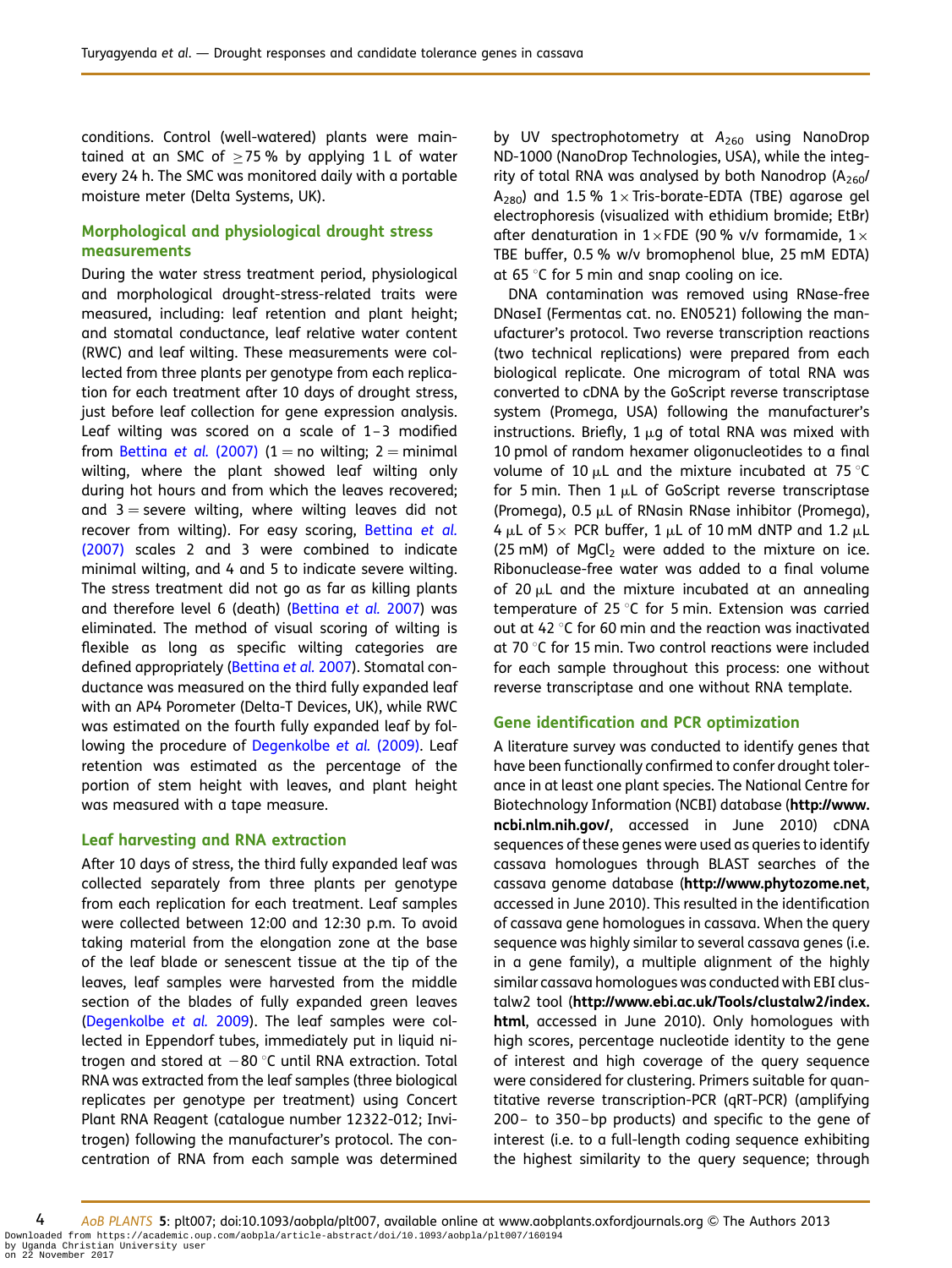<span id="page-4-0"></span>maximum specificity at the 3′ end of the primer) were designed to amplify the identified cassava homologues.

The primers were optimized for target gene specificity with endpoint PCR using cassava cDNA. The endpoint PCR products were visualized by electrophoresis on a 2% agarose  $1 \times$  TBE gel, and visualized with EtBr. The PCR products for each primer pair were sequenced and compared with target genes (Table [2](#page-6-0) 'cassava homologues' column) to confirm that the correct cassava genes were being amplified. All the designed primers (100 %) amplified cDNA to the expected product with a single band at an annealing temperature of 55 $\degree$ C on an endpoint PCR system and thus this temperature was selected as the appropriate annealing temperature for qRT-PCR.

## Quantitative PCR

Quantitative RT-PCR was performed on a 7500HT standard Real-Time PCR system (ABI-PRISM<sup>®</sup>, USA) using SYBR Green JumpStart TaqReadyMix (Sigma, USA). The qRT-PCR was run on three biological replicates for each treatment for each genotype. Duplicate reactions were run for every biological replicate. The  $20$ - $\mu$ L reaction volume consisted of the following: 10  $\mu$ L of 2 × SYBR Green I ready mix, 0.02  $\mu$ L of passive reference dye, 1  $\mu$ L (10 pmoL) each of the forward (F) and reverse (R) gene-specific primers,  $2 \mu L$ of template cDNA (50 ng) and 5.98  $\mu$ L of distilled, deionized water (ddH<sub>2</sub>O). The PCR conditions were as follows: initial denaturation at 94  $\degree$ C for 2 min; 40 cycles of denaturation at 94 °C for 15 s, annealing at 55 °C for 1 min and extension at 60 $\degree$ C for 30 s. The dissociation curve analysis was carried out at the default setting of the 7500HT Real-Time PCR system to confirm the specificity of each reaction. A subset of the amplification products was also run on a  $1 \times$  TBE agarose gel, stained with EtBr to ensure that each primer pair had one specific product.

The qRT-PCR reactions were normalized with the cassava actin gene (primers F: 5′ -TGCAGACCGTATGAGCAAG-3′ ; R: 5′ -CACCCTTGGAAATCCACATC-3′ ) as reference for all comparisons (Guo et al. [2009](#page-15-0); Yang et al[. 2011\)](#page-16-0). The reference gene was expressed at similar levels in both well-watered and water-stressed treatments for both genotypes. The amplification efficiency of primers was determined by performing qRT-PCR on 1 : 2; 1 : 4, 1 : 8; 1 : 16; 1 : 32 and 1 : 64 dilutions of cDNA pooled from all experimental samples. All primer pairs amplified the genes with approximately the same efficiency as that of the reference gene actin and ranged from 1.96 to 2.01. The  $\Delta\Delta$ CT method of relative gene quantification was used to conduct the various comparisons of relative gene expression from the qRT-PCR data, using the Relative Expression Software Tool (REST) [\(Pfaffl](#page-15-0) et al. [2002](#page-15-0)). A gene is significantly up-regulated or downregulated when its expression in a treatment is higher or lower than that in a calibrator (standard/baseline), respectively, and when the t-test statistic is lower than 0.05 (at 95 % significant level). The expression in a calibrator is taken as unit (one), expression more than one is up-regulation and expression less than one is down-regulation. The t-statistic will show whether the up-regulation or down-regulation is significant or non-significant (NS).

# Results

## Morphological and physiological drought stress characteristics

At T0 (day 1/first day of drought treatment), the two genotypes were healthy and exhibited no readily observable symptoms of drought stress. After 10 days of reduced SMC, the two genotypes exhibited different levels of drought stress: the DS genotype Nyalanda showed severe wilting symptoms on the leaves, including mild chlorosis of upper leaves and senescence of many of the lower leaves, compared with more limited stress signs in the DT genotype MH96/0686 (Fig. 1). In order to assess the drought stress response in leaves that were at the onset of visible stress in the DS genotype at the 10-day time point, RWC and stomatal



Fig. 1 Effect of drought stress on improved MH96/0686 cassava genotype and landrace Nyalanda. Stress treatment was gradually given to the plants 60 days after planting. Moisture stress was gradually applied to mimic natural field drought conditions. Improved MH96/0686 and farmer preferred landrace Nyalanda were differentially affected by drought stress conditions. After 10 days of gradual application of drought stress, MH96/0686 was less affected by water stress than Nyalanda, which exhibited marked wilting and other drought stress symptoms.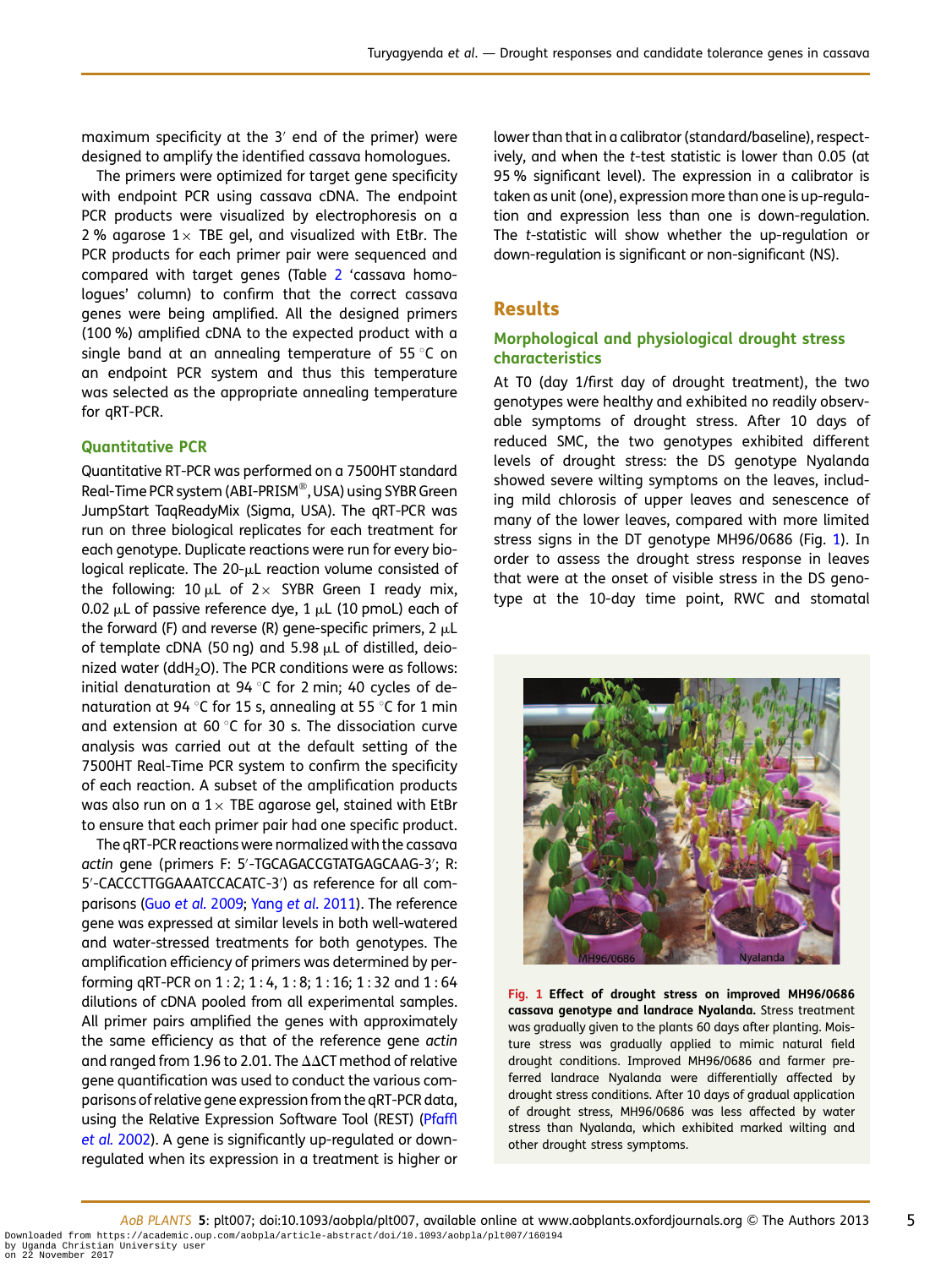<span id="page-5-0"></span>conductance were gathered from leaves just beginning to exhibit wilting symptoms. The mean SMC in stressed plants was significantly lower (28.80  $\pm$  1.08) than that in well-watered plants (83.00  $\pm$  2.45). Nyalanda lost 19 % of its leaves through shedding under stress while MH96/0686 retained almost all its leaves (over 99 %), (i.e. the 'stay green' trait) (Table 1 and Fig. [1](#page-4-0)). Nyalanda leaves were permanently wilted, compared with minimal leaf wilting of MH96/0686 genotype leaves that was limited to hot hours  $(\sim 1200-1500$  h), after which the leaves recovered from wilting. In MH96/ 0686, stomatal conductance was more than two times lower than in Nyalanda under stress.

#### Cassava drought stress gene PCR assay validation

Of the 10 genes previously confirmed to have a functional role in drought stress that were selected for this study (Table [2](#page-6-0)), seven were previously reported from studies in Arabidopsis thaliana, one in V. aconitifolia, one in Pisum sativum and one in Oryza sativa. All designed primers (Table [2\)](#page-6-0) amplified cDNA with a single band at the expected size and of the expected sequence, based on the cassava database sequences from which the primers were designed (data not shown).

#### Gene expression analysis

Several comparative analyses were conducted to determine the dynamics of the drought response gene expression changes in the two genotypes. In all analyses, the drought response gene expression levels were first normalized to the control gene (actin). The first question addressed was whether the selected genes are in fact drought responsive in cassava. For this, the expression of each of the 10 genes was compared between wellwatered controls and drought-stress-treated plants within each of the two genotypes (Table [3\)](#page-8-0). The expression of each of the 10 genes responded to water stress in one or both genotypes: nine of the genes were up-regulated in one or both genotypes, and one gene (MeGE3) was downregulated in both. In the susceptible genotype Nyalanda, six genes were differentially expressed across treatments, five of which were up-regulated (MeATTF, MeGBF3, MeGF14, MeP5CS and MeMYC2) and one of which was down-regulated (MeGE3); four genes (MeALDH, MeMSD, MeRD28 and MeZFP) were not differentially expressed in response to water stress. In the tolerant genotype MH96/0686, seven genes were differentially expressed, of which six (MeALDH, MeATTF, MeGBF3, MeMSD, MeRD28 and MeZFP) were significantly up-regulated and one (MeGE3) was down-regulated by drought stress; three genes (MeGF14, MeMYC2 and MeP5CS) were not differentially expressed. All 10 genes responded to drought, with

| Table 1 Physiological and morphological responses of the two genotypes after 10 days of moisture stress. Physiological ano morphological drought-stress-related traits, measured<br>on three plants per replication for each treatment (stressed and control) after 10 days of water stress (just before leaf sample collection for qRT-PCR). All values shown are mean values<br>at P $\leq$ 0.05. ns, not significant; **significant at P $\leq$ 0.05; SBG, significance between genotypes (columns); significance between treatments is shown in the rows. |                |                                                        |                  |                                |                            |                 |                  |                                                                                             |                      |                                      |
|---------------------------------------------------------------------------------------------------------------------------------------------------------------------------------------------------------------------------------------------------------------------------------------------------------------------------------------------------------------------------------------------------------------------------------------------------------------------------------------------------------------------------------------------------------------|----------------|--------------------------------------------------------|------------------|--------------------------------|----------------------------|-----------------|------------------|---------------------------------------------------------------------------------------------|----------------------|--------------------------------------|
| Cultivar                                                                                                                                                                                                                                                                                                                                                                                                                                                                                                                                                      |                | Conductance (mmol $m^{-2} s^{-1}$ ) Leaf retention (%) |                  |                                | Relative water content (%) |                 | Number of leaves |                                                                                             | Plant height (cm) ns |                                      |
|                                                                                                                                                                                                                                                                                                                                                                                                                                                                                                                                                               | Control        | Stressed                                               | Contro           | Stressed                       | Control                    | <b>Stressed</b> | Control          | Stressed                                                                                    | Control              | Stressed                             |
| <code>MH96/0686 350.0</code> $\pm$ 37.21 $168.9$ $\pm$ 200 $^{**}$                                                                                                                                                                                                                                                                                                                                                                                                                                                                                            |                |                                                        | 76.88            | $\pm$ 3.65 76.33 $\pm$ 2.33 ns | $97.3 \pm 1.12$            |                 |                  | 95.4 $\pm$ 2.92ns 26.78 $\pm$ 1.27 24.89 $\pm$ 1.50 ns 52.22 $\pm$ 2.86 52.11 $\pm$ 2.64 ns |                      |                                      |
| Nyalanda                                                                                                                                                                                                                                                                                                                                                                                                                                                                                                                                                      | $492.5 + 43.0$ | $355 \pm 21.2***$                                      | $+4.22$<br>63.33 | $51.25 \pm 2.48**$             |                            |                 |                  | $94.95 \pm 1.37$ $81.3 \pm 2.92$ ns $21.50 \pm 1.56$ $13.37 \pm 1.59$ **                    |                      | 48.67 $\pm$ 3.51 47.50 $\pm$ 2.80 ns |
| SBG                                                                                                                                                                                                                                                                                                                                                                                                                                                                                                                                                           | $\ast$         | $*$                                                    | $\ast$           | $\ast$                         | <b>29</b>                  | $*$             | $*$              | $\ast$                                                                                      | <b>29</b>            | 29                                   |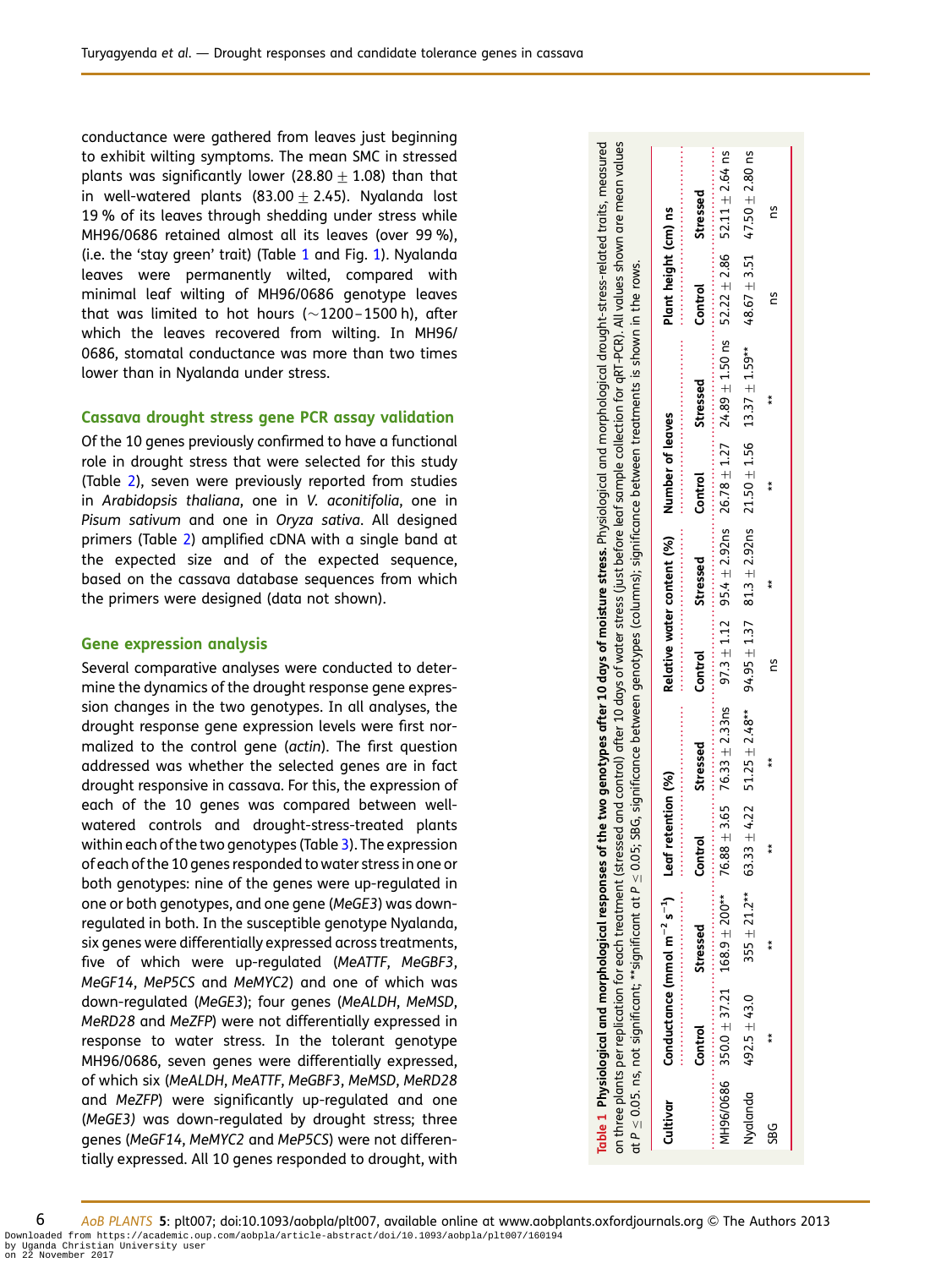<span id="page-6-0"></span>**Table 2 The primers designed for the 10 genes used in gene expression analysis.** cDNA sequences of genes that confer drought tolerance in at least one plant species were used as queries to identify cassava homologues through BLAST searches of the cassava genome database. The cassava homologues were then used to manually design primers suitable for qRT-PCR (amplifying 200- to 350-bp products).

| Gene name                                                 | Accession | <b>Mode of action</b>                         | <b>Cassava homologues</b><br>(target genes) <sup>a</sup> | e-value (two<br>species'<br>genes) | Primer<br>ID | <b>Primer sequence</b><br>$(5' - 3')$     | Length | <b>Expected</b><br>size (bp) |
|-----------------------------------------------------------|-----------|-----------------------------------------------|----------------------------------------------------------|------------------------------------|--------------|-------------------------------------------|--------|------------------------------|
| Oryza sativa Japonica Group<br>zinc finger protein ZFP252 | AY219847  | Osmotic adjustment<br>through proline and     | cassava4.1 014662m.q<br>(MeZFP <sup>a</sup> )            | 0                                  | ZFP1F        | CTC TAT TCT CAG CGC 22<br>ACA TTC C       |        | 245                          |
|                                                           |           | sugars                                        |                                                          |                                    | ZFP1R        | AGC ATA ACG AGG<br>CAG AGA GC             | 20     |                              |
| Arabidopsis thaliana amino<br>acid transporter family II  | NM 129684 | Likely role in osmotic<br>adjustment          | cassava4.1 007924m.q<br>(MeATTF)                         | $2.7e-36$                          | ATTF1F       | GTG GAA CTT TCT<br>CCT CTC AGC A          | 22     | 300                          |
| protein                                                   |           |                                               |                                                          |                                    | ATTF1R       | GCG TTA AAC TAC<br>ATC CAT GGG C          | 22     |                              |
| Arabidopsis thaliana ALDH7B4                              | NM_104287 | Antioxidant/ROS<br>scavenging                 | cassava4.1 014540m.q<br>(MeALDH)                         | $5.9e-43$                          | ALDH1F       | <b>GGA TGG AAT GCA</b><br>TGC ATT GCA CTG | 24     | 263                          |
|                                                           |           |                                               |                                                          |                                    | ALDH1R       | CTG ATT CAC TGT TTG<br>TTG CAC CAT C      | 25     |                              |
| Pisum sativum manganese<br>superoxide dismutase           | U30841    | Antioxidant/ROS<br>scavenging/detoxication    | cassava4.1 015272m.q<br>(MeMSD)                          | $4.8e-40$                          | MSD1F        | ATG AAT GCA GAA<br><b>GGT GCT GCA</b>     | 21     | 269                          |
|                                                           |           |                                               |                                                          |                                    | MSD1R        | <b>GAA GGG CAT TCT</b><br>TTG GCA TAC     | 21     |                              |
| Arabidopsis thaliana GER3<br>(GERMIN 3)                   | NM 122070 | Regulation of plant growth                    | cassava4.1 016243m.q<br>(MeGE3)                          | $2.4e-51$                          | GE31F        | CGC TTG CAA GAA<br>ACC TGC AG             | 20     | 254                          |
|                                                           |           |                                               |                                                          |                                    | GE31R        | TGA ACC CAG CAC<br>AGA TAG AC             | 20     |                              |
| Arabidopsis thaliana GBF3<br>(G-BOX BINDING FACTOR 3);    | NM 180118 | Transcription factor and<br>regulates alcohol | cassava4.1 008459m.q<br>(MeGBF3)                         | $1.9e-18$                          | GBF32F       | TGC ATC AAC TGT<br>TGG GTG CG             | 20     | 244                          |
|                                                           |           | dehydrogenase (Adh) via<br>ABA                |                                                          |                                    | GBF32R       | ACC CAG AGC CAT<br><b>GAG AAG GCT</b>     | 21     |                              |
|                                                           |           |                                               |                                                          |                                    |              |                                           |        | Continued                    |

Turyagyenda

Turyagyenda et al. -- Drought responses and candidate tolerance genes in cassava

. — Drought responses and candidate tolerance genes in cassava

7 Downloaded from https://academic.oup.com/aobpla/article-abstract/doi/10.1093/aobpla/plt007/160194 by Uganda Christian University useron 22 November 2017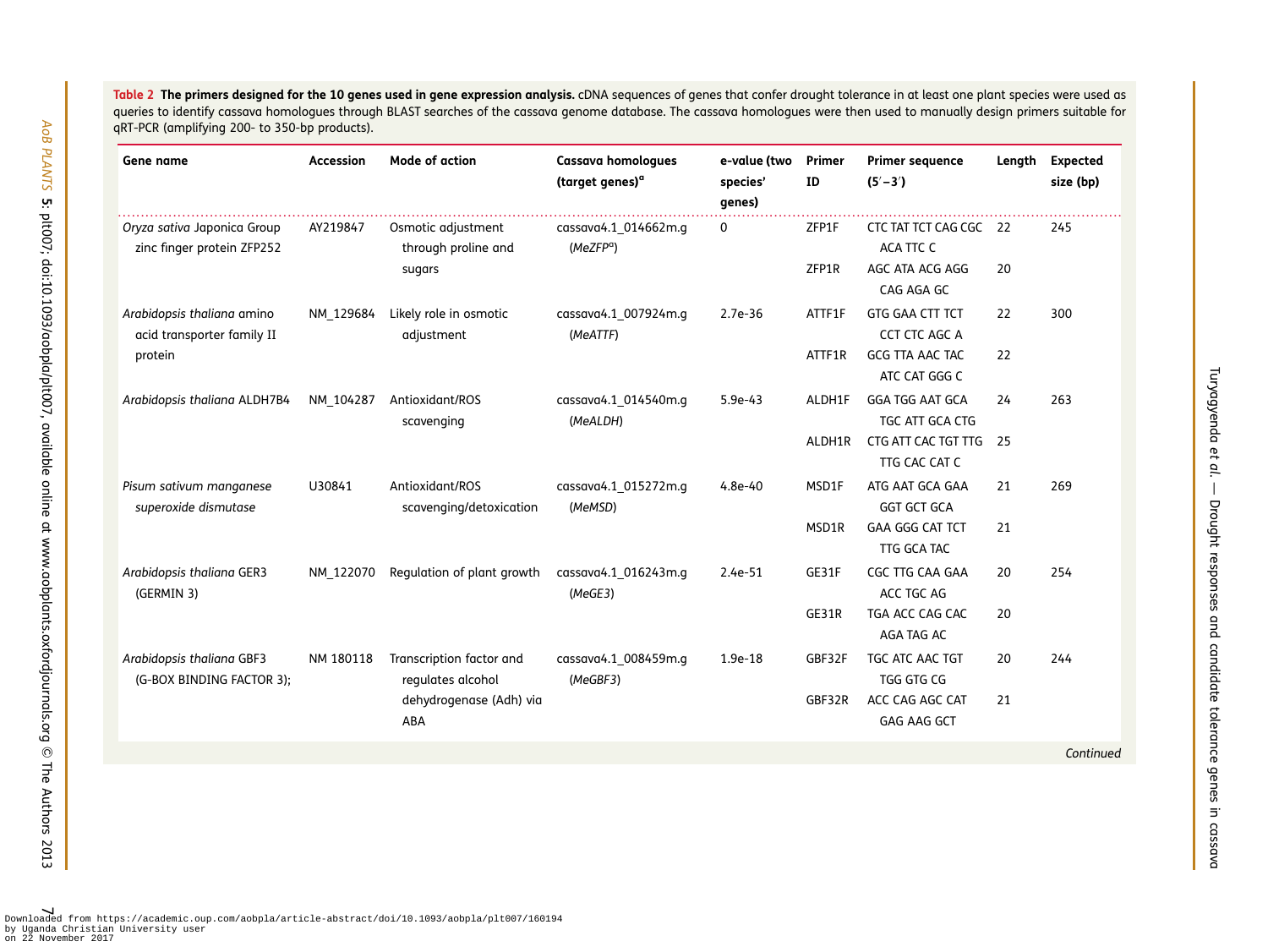| <b>Table 2</b> Continued                                  |           |                                                                  |                                                   |                                    |                  |                                                  |           |                              |
|-----------------------------------------------------------|-----------|------------------------------------------------------------------|---------------------------------------------------|------------------------------------|------------------|--------------------------------------------------|-----------|------------------------------|
| Gene name                                                 | Accession | Mode of action                                                   | Cassava homologues<br>(target genes) <sup>a</sup> | e-value (two<br>species'<br>genes) | Primer<br>ID     | <b>Primer sequence</b><br>$(5' - 3')$            | Length    | <b>Expected</b><br>size (bp) |
| Arabidopsis thaliana 14-3-3<br>protein GF14 lambda (GRF6) | AF145298  | Signalling factor/Delay leaf<br>senescence (stay green<br>trait) | cassava4.1 014556m.g<br>(MeGF14)                  | 1.3e-104                           | GF141F<br>GF141R | AGC ACG CTT CTC TCT<br>CTC TC<br>AGG AAA CGA TCC | -20<br>20 | 261                          |
| Arabidopsis thaliana RD28                                 | NM 129274 | Turgor responsive/transport<br>of small molecules                | cassava4.1 013192m.q<br>(MeRD28)                  | 7.6e-64                            | <b>RD282F</b>    | TCC AAG CG<br>TGC ACT GCT GGT ATC<br>TCA GG      | 20        | 237                          |
|                                                           |           | across membranes                                                 |                                                   |                                    | <b>RD282R</b>    | <b>GAT CTC AGC TCC</b><br>CAA TCC AG             | 20        |                              |
| Arabidopsis thaliana MYC2                                 | NM 102998 | Transcription factor and<br>regulates                            | cassava4.1 002918m.q<br>(MeMYC2)                  | $1.1e-40$                          | MYC21F           | AGC GTC TCC AGA<br><b>CCT TGA TC</b>             | 20        | 233                          |
|                                                           |           | ABA-dependent RD22<br>and ADH1                                   |                                                   |                                    | MYC21R           | AGT GGG ACC TGA<br><b>GAT CAG C</b>              | 19        |                              |
| Vigna aconitifolia<br>pyrroline-5-carboxylate             | M92276.1  | Osmotic adjustment                                               | cassava4.1_002381m.g<br>(MeP5CS)                  | 1.4e-78                            | VAP1F            | AGA CGT TAA GCG<br>TAT CGT TG                    | 20        | 332                          |
| synthetase                                                |           |                                                                  |                                                   |                                    | VAP1R            | CAA GAA GTT GAG<br>CTG ATG TC                    | 20        |                              |

Turyagyenda

Turyagyenda et al. -- Drought responses and candidate tolerance genes in cassava

. — Drought responses and candidate tolerance genes in cassava

aThe cassava homologues in parentheses were assigned gene names starting with 'Me' for Manihot esculenta.

AoB PLANTS

cл

Downloaded from https://academic.oup.com/aobpla/article-abstract/doi/10.1093/aobpla/plt007/160194 by Uganda Christian University user on 22 November 2017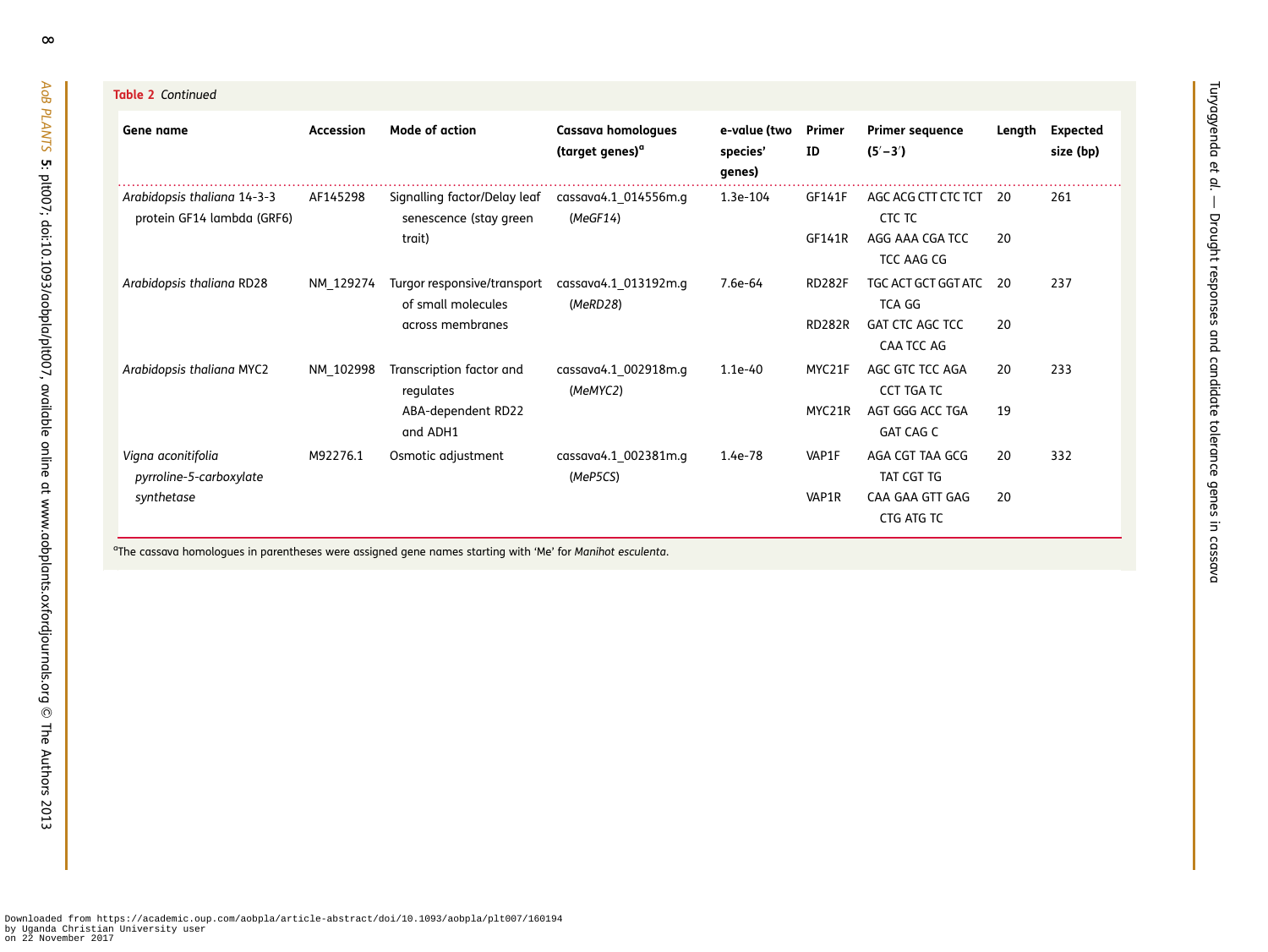<span id="page-8-0"></span>Table 3 Effect of water stress on mRNA levels, comparing stressed to control plants within a genotype. Quantitative RT-PCR was performed for each identified gene on three biological replicates for each treatment (stress and control) for each genotype (MH96/0686 and Nyalanda). Duplicate reactions were run for every biological replicate. The qRT-PCR reactions were normalized with the cassava actin gene as a reference for all comparisons. The  $\Delta\Delta CT$  method of relative gene quantification was used to make the various comparisons of relative gene expression from the qRT-PCR data, using REST. For each genotype, the control plants were used as a calibrator. A gene is significantly up-regulated or down-regulated when its expression in a treatment is higher than or lower than that in a calibrator (standard/baseline), respectively, and when the t-test statistic is lower than 0.05 (at 95 % significance level). The expression in a calibrator is taken as unity (one), expression of more than one is up-regulation and expression less than one is down-regulation. The t-statistic will show whether the up-regulation or down-regulation is significant or non-significant (NS).

| Genotype                                | Gene          | <b>Expression</b> | <b>SE</b>       | 95 % CI          | <b>Probability</b> | Result         |
|-----------------------------------------|---------------|-------------------|-----------------|------------------|--------------------|----------------|
| MH96/0686 Stressed against well watered | MeALDH        | 2.815             | $1.818 - 4.183$ | $1.327 - 6.112$  | 0.000              | Up-regulated   |
|                                         | <b>MeATTF</b> | 3.245             | $1.444 - 9.582$ | 1.069-11.530     | 0.000              | Up-regulated   |
|                                         | MeGBF3        | 3.241             | $2.221 - 5.467$ | $1.688 - 9.982$  | 0.000              | Up-regulated   |
|                                         | MeGE3         | 0.317             | $0.181 - 0.647$ | $0.097 - 0.988$  | 0.006              | Down-regulated |
|                                         | MeGF14        | 1.303             | $0.963 - 1.768$ | $0.844 - 2.344$  | 0.095              | <b>NS</b>      |
|                                         | MeMYC2        | 1.350             | $0.718 - 2.196$ | $0.608 - 3.336$  | 0.204              | <b>NS</b>      |
|                                         | <b>MeMSD</b>  | 3.148             | $2.316 - 4.431$ | 1.897-6.394      | 0.001              | Up-regulated   |
|                                         | MeRD28        | 1.511             | $1.062 - 1.998$ | $0.852 - 2.153$  | 0.013              | Up-regulated   |
|                                         | MeP5CS        | 1.425             | $0.686 - 3.784$ | $0.384 - 4.745$  | 0.301              | <b>NS</b>      |
|                                         | MeZFP         | 4.043             | $2.869 - 5.828$ | $2.164 - 8.014$  | 0.000              | Up-regulated   |
| NYALANDA Stressed against well watered  | <b>MeALDH</b> | 2.160             | $1.003 - 5.120$ | $0.464 - 7.983$  | 0.056              | <b>NS</b>      |
|                                         | <b>MeATTF</b> | 2.671             | $1.902 - 3.812$ | $1.393 - 4.954$  | 0.001              | Up-regulated   |
|                                         | MeGBF3        | 1.875             | $1.161 - 3.028$ | $0.733 - 3.979$  | 0.018              | Up-regulated   |
|                                         | MeGE3         | 0.205             | $0.057 - 0.671$ | $0.034 - 0.941$  | 0.000              | Down-regulated |
|                                         | MeGF14        | 2.285             | $1.094 - 6.336$ | $0.826 - 18.602$ | 0.031              | Up-regulated   |
|                                         | MeMYC2        | 2.201             | $1.391 - 3.371$ | $0.976 - 4.183$  | 0.006              | Up-regulated   |
|                                         | <b>MeMSD</b>  | 1.506             | $0.983 - 2.255$ | $0.815 - 4.129$  | 0.063              | <b>NS</b>      |
|                                         | MeRD28        | 1.128             | $0.994 - 1.286$ | $0.875 - 1.381$  | 0.059              | <b>NS</b>      |
|                                         | MeP5CS        | 1.662             | $1.125 - 2.414$ | $0.977 - 3.496$  | 0.007              | Up-regulated   |
|                                         | MeZFP         | 1.578             | $0.806 - 3.368$ | $0.525 - 5.198$  | 0.159              | <b>NS</b>      |

CI, confidence interval at 95 %; expression, fold change in the expression of a gene in water stress relative to control treatment ( $P = 0.05$ ).

differences in which genes were responsive to drought in the two genotypes (Fig. [2\)](#page-9-0).

Given that the expression of the 10 previously identified plant drought-tolerance genes is responsive to drought in cassava, the next question was whether their expression can provide insight into the basis of the relative drought tolerance and susceptibility of the two genotypes; genes expressed at higher levels in MH96/0686 compared with Nyalanda are candidates for conferring drought tolerance. For this, two comparisons between genotypes were made: relative expression levels under non-stressed conditions (basal expression levels) and relative expression levels under drought stress.

To determine the relative expression levels under nonstressed conditions, baseline expression levels were compared under well-watered conditions for the two genotypes (Table [4\)](#page-10-0). Even in the absence of drought stress, three genes exhibit different expression levels in the two genotypes. MeGF14 and MeMYC2 are expressed at approximately twice the level in MH96/0686 (DT) compared with Nyalanda (DS). Alternatively, MeMSD is expressed at approximately half the level in DT compared with DS.

The relative gene expression levels under drought stress were next compared between the tolerant and susceptible genotypes (Table [5\)](#page-11-0). Underdrought stress, 7 of the 10 genes were expressed at significantly higher levels in the tolerant genotype compared with the susceptible genotype. This included four that had been identified as exclusively up-regulated by drought stress in tolerant MH96/0686 (MeALDH, MeZFP, MeRD28 and MeMSD), two that were up-regulated in both genotypes (MeGBF3, MeATTF), and one that was exclusively up-regulated in susceptible Nyalanda (MeP5C5; however, not up-regulated enough to surpass expression in DT under drought stress). This also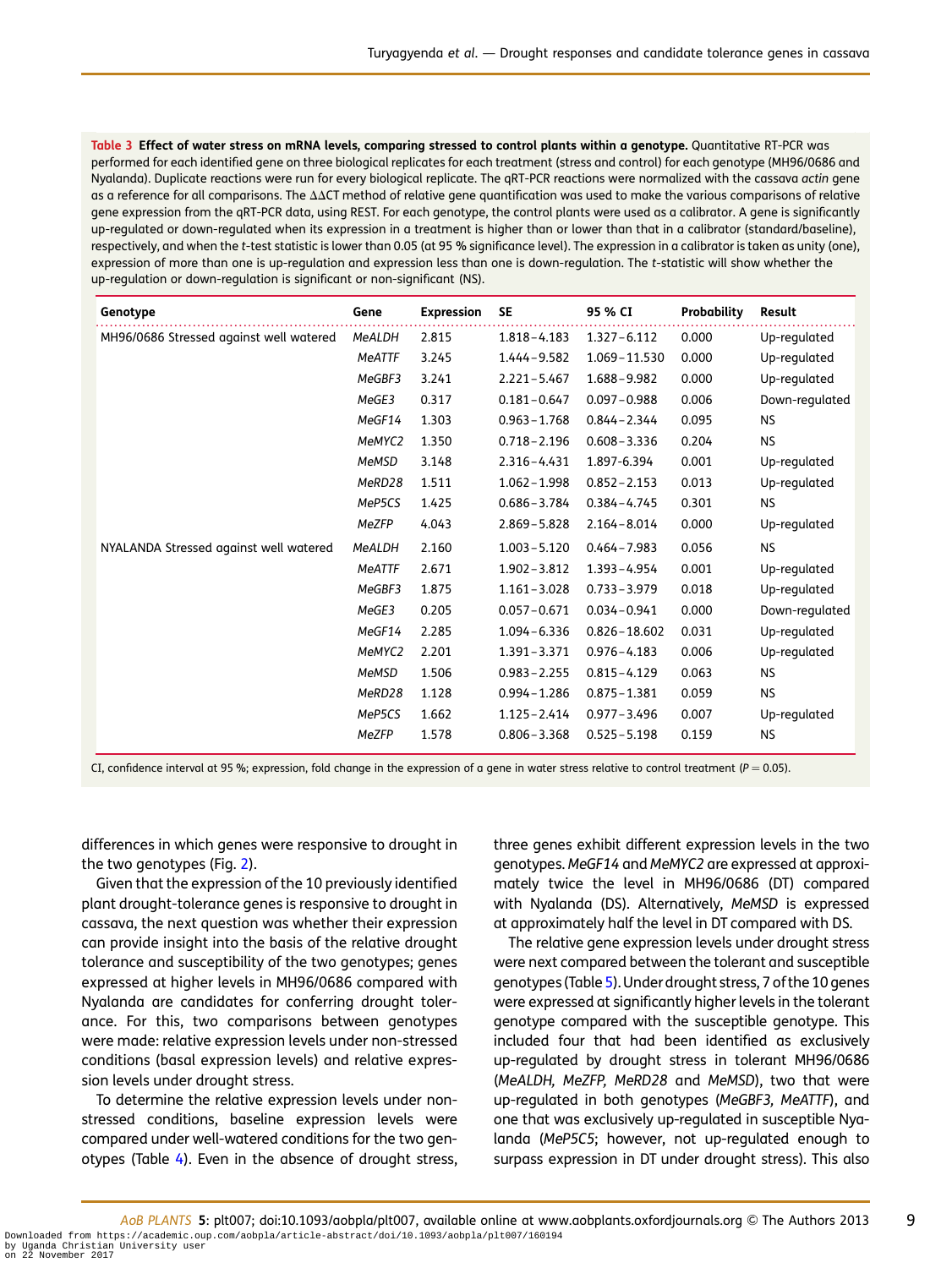<span id="page-9-0"></span>

|                | MH96/0686                                               |                         | <b>Nyalanda</b>                        |
|----------------|---------------------------------------------------------|-------------------------|----------------------------------------|
| Up-regulated   | <b>MeALDH</b><br><b>MeZFP</b><br>MeRD28<br><b>MeMSD</b> | MeGBF3<br><b>MeATTF</b> | MeP5C5<br>MeMYC <sub>2</sub><br>MeGF14 |
| Down-regulated |                                                         | MeGE3                   |                                        |

Fig. 2 Gene expression changes induced by drought stress in the two genotypes. The relative changes in expression of each gene between the DT and DS genotypes are summarized according to the analysis of relative expression changes under drought stress compared with well-watered control conditions.

included the one gene down-regulated by drought stress in both genotypes (MeGE3).

# **Discussion**

Cassava is an essential crop for increasing food security in SSA and other food-insecure regions. Ranked highest in importance among tropical root crops, its roots are a remarkable food source for 500 million people globally. Subsistence farmers in eastern and central Africa rely heavily on it to survive periods of drought, general crop failure and food scarcity. Although cassava is a relatively DT crop, increased drought tolerance is nevertheless an important trait to consider for improving cassava for resource-poor farmers.

This study conducted morphological, physiological and molecular characterization of a DT improved variety (MH96/0686) and DS landrace (Nyalanda) from Uganda, both identified as such from previous observations in farmers' and research station fields. Characterization of cassava genotypes with disparate responses to drought allowed both characterization of the general cassava drought stress response and identification of the candidate genes that may be contributing to the increased drought tolerance in MH96/0686. These two genotypes represent ideal candidates for integration in the Ugandan cassava breeding programme; the farmerpreferred characteristics of Nyalanda and the drought tolerance and other improved characteristics of MH96/ 0686 can be combined to produce new varieties combining drought tolerance with high yield under non-drought conditions and other farmer-preferred traits. This study has established molecular tools that can be used to further characterize, understand and breed for drought tolerance in cassava through the inclusion of gene

expression-based phenotyping using the drought stress expression-based markers for the identification of quantitative trait loci (QTLs), and finer molecular-level phenotyping of progeny to guide selection of the best genotypes during the breeding programme.

## MH96/0686 resists drought by avoidance while Nyalanda is DS

Physiological and morphological analyses were conducted to assess the drought response of the two genotypes, and confirmed the relative tolerance of MH96/ 0686 and susceptibility of Nyalanda that had been observed in the field ([Turyagyenda](#page-16-0) et al. 2013). Drought stress conditions were designed to more closely reflect those in the field, and those successfully used in other similar studies. Data were collected after 10 days of water stress, when the percentage SMCwas close to field capacity (83.00  $\pm$  2.45) in well-watered plants, while in stressed plants it was  $28.80 + 1.08$ , which is close to the 25 % SMC reported previously as a severe drought stress treatment for cassava (Aina [et al.](#page-14-0) 2007). The third fully expanded leaf was beginning to exhibit visual drought stress symptoms in Nyalanda but not in the corresponding leaves in MH96/0686 (Fig. [1\)](#page-4-0), making this leaf a good candidate for assessing the differential response to drought in the two genotypes at a relatively early stage of leaf response.

Measurements indicated that the tolerance of MH96/ 0686 was due to avoidance at the physiological level (Table [1](#page-5-0)). The lower stomatal conductance in MH96/ 0686 compared with Nyalanda is an indication of drought avoidance, reflecting its resistance to water loss through partial stomatal closure for increased water-use efficiency. This represents an effective adaptive response associated with drought tolerance in plants ([Heschel and](#page-15-0) [Riginos 2005](#page-15-0)). Rapid closing of stomata in response to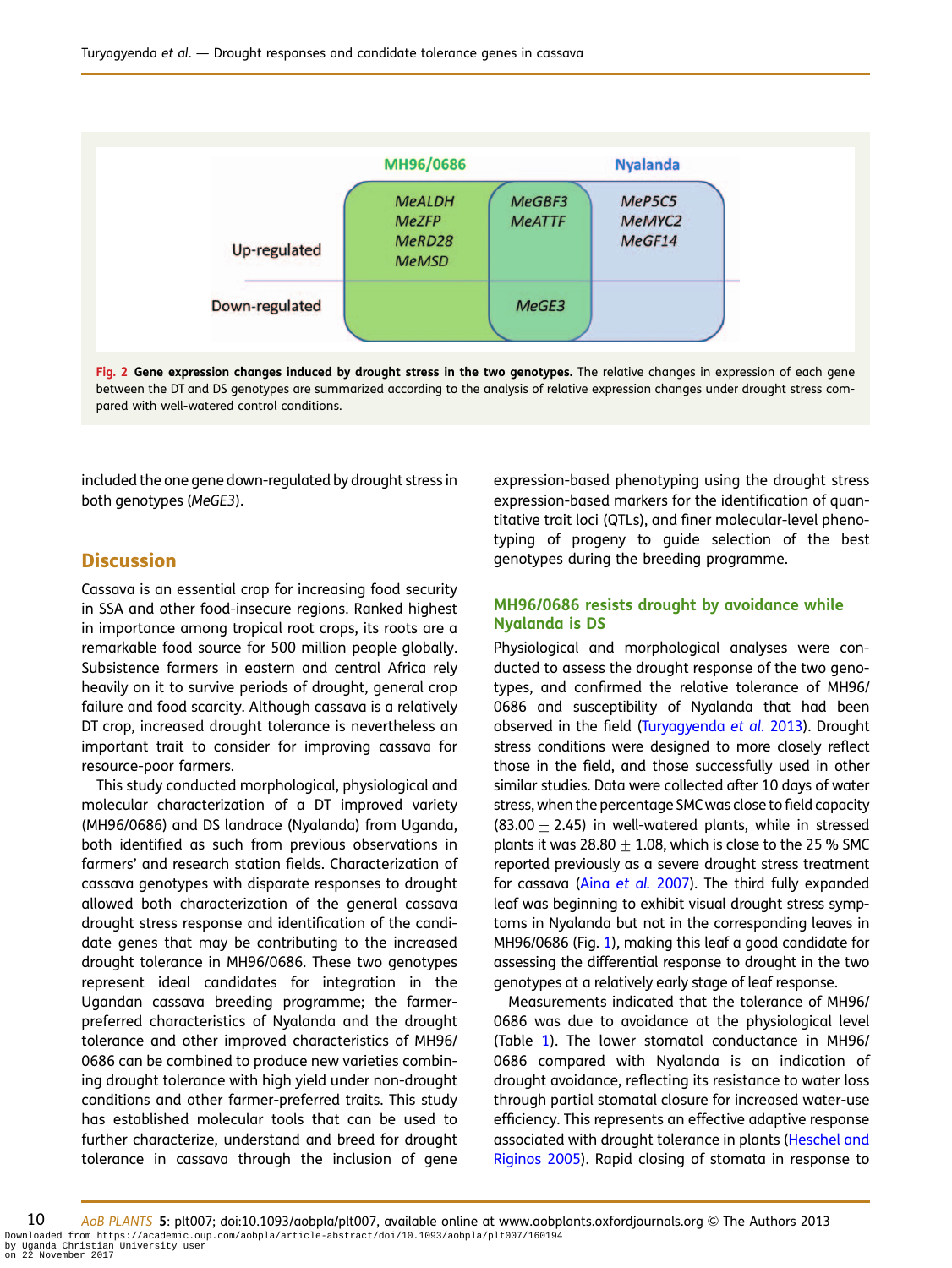<span id="page-10-0"></span>Table 4 Comparison of the baseline gene expressions of DT MH96/0686 and DS Nyalanda. Quantitative RT-PCR was performed for each identified gene on three biological replicates for well-watered plants (control) of each genotype (MH96/0686 and Nyalanda). Duplicate reactions were run for every biological replicate. The qRT-PCR reactions were normalized with the cassava actin gene as a reference for all  $comparisons. The  $\Delta\Delta CT$  method of relative gene quantification was used to make the various comparisons of relative gene expression from$ the qRT-PCR data, using REST. During data collection, Nyalanda (DS landrace) was used as a calibrator. The DT genotype has several drought-tolerance genes whose levels are different from those in DS (under well-watered conditions). A gene is significantly up-regulated or down-regulated when its expression in a treatment is higher than or lower than that in a calibrator (standard/baseline), respectively, and when the t-test statistic is lower than 0.05 (at 95 % significant level). The expression in a calibrator is taken as unity (one), expression of more than one is up-regulation and expression less than one is down-regulation. The t-statistic will show whether the up-regulation or down-regulation is significant or non-significant (NS).

| Gene          | <b>Expression (fold difference in</b><br>baseline expression levels, DT vs. DS) | <b>SE</b>       | 95 % CI          | Probability ( $P = 0.05$ ) | Relative significant<br>difference (DT vs. DS) |
|---------------|---------------------------------------------------------------------------------|-----------------|------------------|----------------------------|------------------------------------------------|
| MeALDH        | 1.379                                                                           | $0.598 - 2.832$ | $0.370 - 4.163$  | 0.319                      | <b>NS</b>                                      |
| <b>MeATTF</b> | 1.679                                                                           | $0.531 - 4.431$ | $0.384 - 6.376$  | 0.211                      | <b>NS</b>                                      |
| MeGBF3        | 1.094                                                                           | $0.570 - 1.789$ | $0.272 - 2.591$  | 0.746                      | NS.                                            |
| MeGE3         | 1.959                                                                           | $0.501 - 6.700$ | $0.270 - 10.729$ | 0.221                      | NS.                                            |
| MeGF14        | 2.332                                                                           | $1.202 - 5.717$ | $0.824 - 17.293$ | 0.013                      | Up-regulation                                  |
| MeMYC2        | 1.924                                                                           | $1.118 - 3.617$ | $0.741 - 4.594$  | 0.019                      | Up-regulation                                  |
| MeMSD         | 0.584                                                                           | $0.429 - 0.837$ | $0.366 - 1.282$  | 0.014                      | Down-regulation                                |
| MeRD28        | 1.120                                                                           | $0.990 - 1.297$ | $0.867 - 1.409$  | 0.075                      | <b>NS</b>                                      |
| MeP5CS        | 1.934                                                                           | $0.746 - 3.786$ | $0.657 - 6.197$  | 0.054                      | <b>NS</b>                                      |
| MeZFP         | 0.858                                                                           | $0.504 - 1.471$ | $0.317 - 2.258$  | 0.539                      | <b>NS</b>                                      |

reduced atmospheric humidity and soil moisture has been recognized as the principal mechanism of drought tolerance in cassava ([El-Sharkawy 2004](#page-15-0); [Setter and Fregene](#page-16-0) [2007\)](#page-16-0). Substantial variation in leaf conductance has been observed and this trait appears to be useful in pre-selecting DT germplasm ([Iglesias](#page-15-0) et al. 1995). Lower stomatal conductance is an indication of reduced water loss through stomata for increased water-use efficiency. Wajid et al. [\(2011\)](#page-16-0) also reported that cultivars susceptible to water stress have a higher stomatal conductance and transpiration rate than DT cultivars.

The RWC was significantly higher in MH96/0686 under drought stress (Table [1\)](#page-5-0), a further reflection of drought avoidance achieved by the partial stomatal closure in MH96/0686. Cassava plants that can control leaf loss in response to drought are associated with increased drought tolerance (Lenis et al[. 2006;](#page-15-0) [El-Sharkawy 2007](#page-15-0)). As a result of its more limited capacity to cope with drought stress, Nyalanda lost significantly more leaves by shedding and senescence under drought stress (Table [1](#page-5-0)). Leaf wilting/ folding and shedding, as exhibited by Nyalanda, has been described as a drought avoidance mechanism [\(Mitra 2001\)](#page-15-0) for short-term drought, but this has serious consequences for photosynthesis, whole-plant physiology, productivity under prolonged water stress conditions. Retention of leaves or 'stay green' under water

stress conditions, as exhibited by MH96/0686, has been correlated with drought tolerance and improved yields in cassava [\(Lenis](#page-15-0) et al. 2006) because this 'stay green' condi-tion maintains photosynthesis. In tobacco, [Rivero](#page-15-0) et al. [\(2007\)](#page-15-0) were able to enhance drought tolerance by delaying drought-induced leaf senescence through transformation using the isopentenyl transferase gene. Similarly, the appearance and development of major damage symptoms such as wilting, dying of old leaves and necrosis of young leaves caused by the water stress conditions were delayed in the transgenic rice plants by HVA1 (group 3 LEA protein) (Xu et al[. 1996](#page-16-0)).

Collectively, these data confirm field observations on relative levels of drought tolerance in the two genotypes, indicating that one of the mechanisms that MH96/0686 uses to cope with drought stress is avoidance. These observations support the suitability of these genotypes at this time point for further molecular characterization of drought stress responses in cassava.

## Molecular characterization of cassava drought stress responses and identification of candidate tolerance genes

Other studies have also indicated that a common drought-tolerance mechanism at the physiological level is avoidance, as we have shown is the case for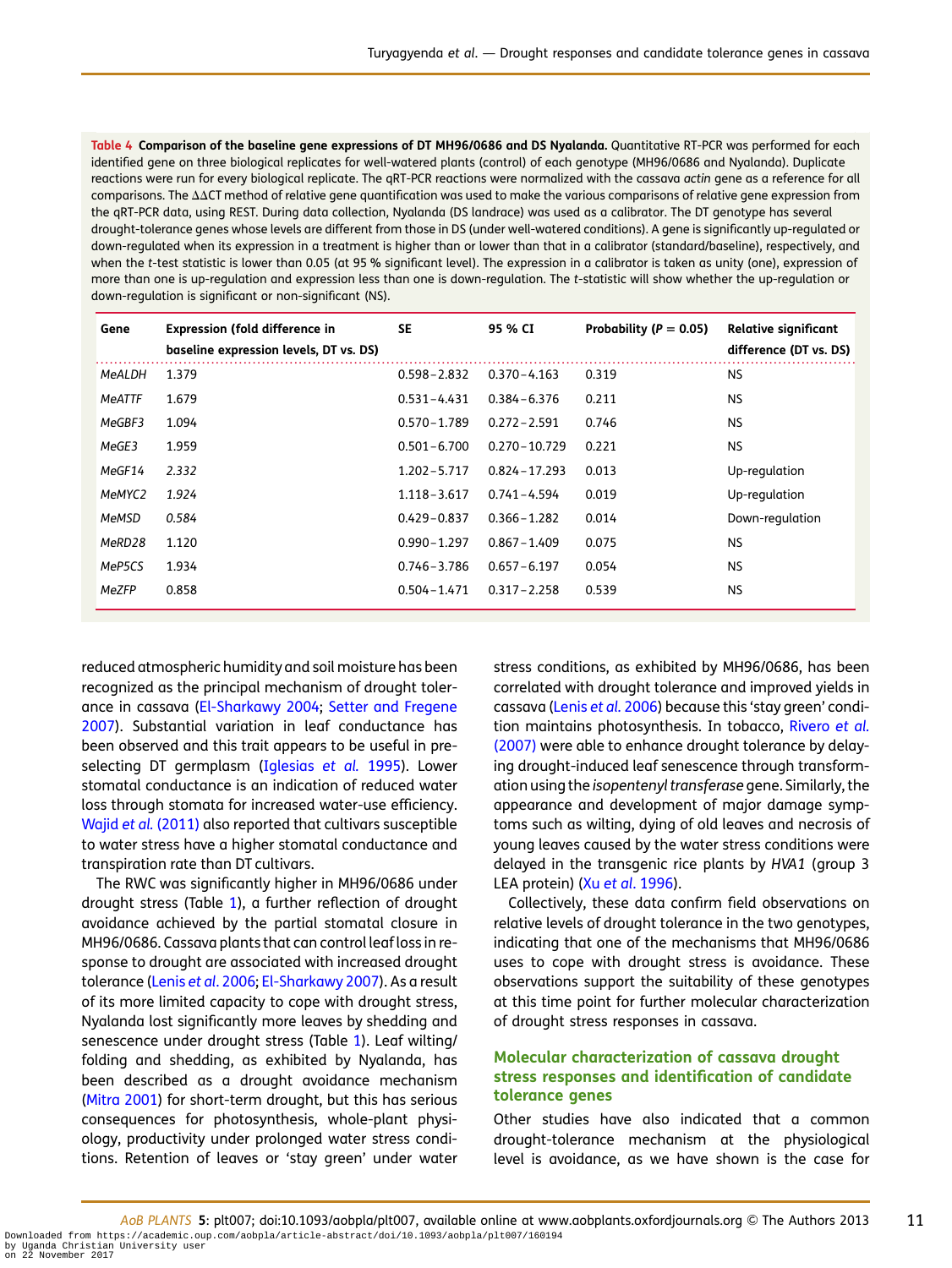<span id="page-11-0"></span>Table 5 Comparison of gene expression levels of DT and DS cassava genotypes after 10 days of stress. Quantitative RT-PCR was performed for each identified gene on three biological replicates for each genotype (MH96/0686 and Nyalanda) after 10 days of stress. Duplicate reactions were run for every biological replicate. The  $\Delta\Delta CT$  method of relative gene quantification was used to make the various comparisons of relative gene expression from the qRT-PCR data, using REST. The DS is used as a calibrator, i.e. the relative expression level of each gene is shown as the relative times higher expression in DT (MH96/0686) than in DS (Nyalanda) under drought stress. The 'Result' column indicates whether each gene is significantly expressed at higher levels under drought in MH96/0686 versus Nyalanda. A gene is significantly up-regulated or down-regulated when its expression in a treatment is higher than or lower than in a calibrator (standard/ baseline), respectively, and when the t-test statistic is lower than 0.05 (at 95 % significant level). The expression in a calibrator is taken as unity (one), expression of more than one is up-regulation and expression less than one is down-regulation. The t-statistic will show whether the up-regulation or down-regulation is significant or non-significant (NS).

| Gene   | Fold higher in MH96/0686<br>(compared with Nyalanda) | <b>SE</b>       | 95 % CI         | Probability ( $P = 0.05$ ) | Result        |
|--------|------------------------------------------------------|-----------------|-----------------|----------------------------|---------------|
| MeALDH | 1.797                                                | $1.038 - 3.258$ | 0.6444.879      | 0.040                      | Up-regulation |
| MeATTF | 2.040                                                | $1.585 - 2.669$ | $1.377 - 3.090$ | 0.000                      | Up-regulation |
| MeGBF3 | 1.890                                                | $1.379 - 2.579$ | $1.099 - 3.128$ | 0.000                      | Up-regulation |
| MeGE3  | 3.033                                                | $1.762 - 5.233$ | $1.122 - 8.913$ | 0.000                      | Up-regulation |
| MeGF14 | 1.330                                                | $0.842 - 1.921$ | $0.669 - 2.521$ | 0.123                      | NS.           |
| MeMYC2 | 1.180                                                | $0.767 - 1.775$ | $0.634 - 2.532$ | 0.350                      | NS.           |
| MeMSD  | 1.221                                                | $0.800 - 1.664$ | $0.589 - 3.109$ | 0.326                      | NS.           |
| MeRD28 | 1.501                                                | $1.065 - 1.966$ | $0.866 - 2.133$ | 0.017                      | Up-regulation |
| MeP5CS | 1.659                                                | $0.992 - 2.709$ | $0.712 - 3.197$ | 0.040                      | Up-regulation |
| MeZFP  | 2.197                                                | $1.115 - 3.590$ | $0.815 - 3.900$ | 0.017                      | Up-regulation |

MH96/0686. Therefore, this genotype exhibits a common drought-tolerance mechanism for cassava. These other studies have highlighted the need for molecular analysis of the tolerance response, to help characterize the underlying molecular basis of the tolerance and to provide molecular tools to complement ongoing breeding efforts [\(El-Sharkawy 2007\)](#page-15-0). Differences in gene expression can serve as expression-based markers for drought stress, and contribute to the drought tolerance of MH96/0686 and of cassava in general. We confirmed that 10 cassava genes are responsive to drought, and further identified the candidate genes underlying the tolerance, which can be used for cassava improvement. The molecular component of this investigation capitalized on the extensive molecular characterization and functional validation studies that have been conducted in other plant species; to optimize the chances of inclusion of functional drought response genes in cassava, a confirmed functional role in drought tolerance in other plant species served as the primary criterion for inclusion in this study.

Molecular characterizations were conducted on the same samples used for morphological and physiological characterizations, from the third fully expanded leaf with 10 days of gradually applied severe drought stress. Unlike recent gene expression studies in cassava by [Utsumi](#page-16-0) et al. (2012) that applied a 1-h desiccation shock to identify genes differentially expressed in response to drought, the gradual drought stress used in this study more closely resembles field conditions in order to identify transcriptional changes crucial to adaptation under field conditions [\(Talame](#page-16-0) et al. 2007). Also, An et al. [\(2012\),](#page-14-0) after subjecting cassava plants to cold stress at 7  $\degree$ C for different periods, suggested that prolonged stress could trigger more stress-related gene expression. In addition, many molecular studies on drought responses have used a single genotype without comparing the expression of genes between contrasting genotypes [\(Sakurai](#page-16-0) et al. [2007;](#page-16-0) Guo et al. [2009;](#page-15-0) [You-Zhi](#page-16-0) et al. 2010), making it difficult to separate drought-tolerance-related genes from drought-responsive genes. Genes differentially expressed in response to drought in a single genotype may not necessarily be responsible for enhancing drought tolerance (Guo [et al.](#page-15-0) 2009). Contrasting gene expression changes induced by drought stress in tolerant versus susceptible genotypes allow better discrimination of those uniquely responsive in the tolerant genotype, representing candidate genes underlying the tolerance. On the flip side, gene expression changes that are significantly occurring uniquely in the susceptible genotype can serve as markers for drought stress and may contribute to its susceptibility.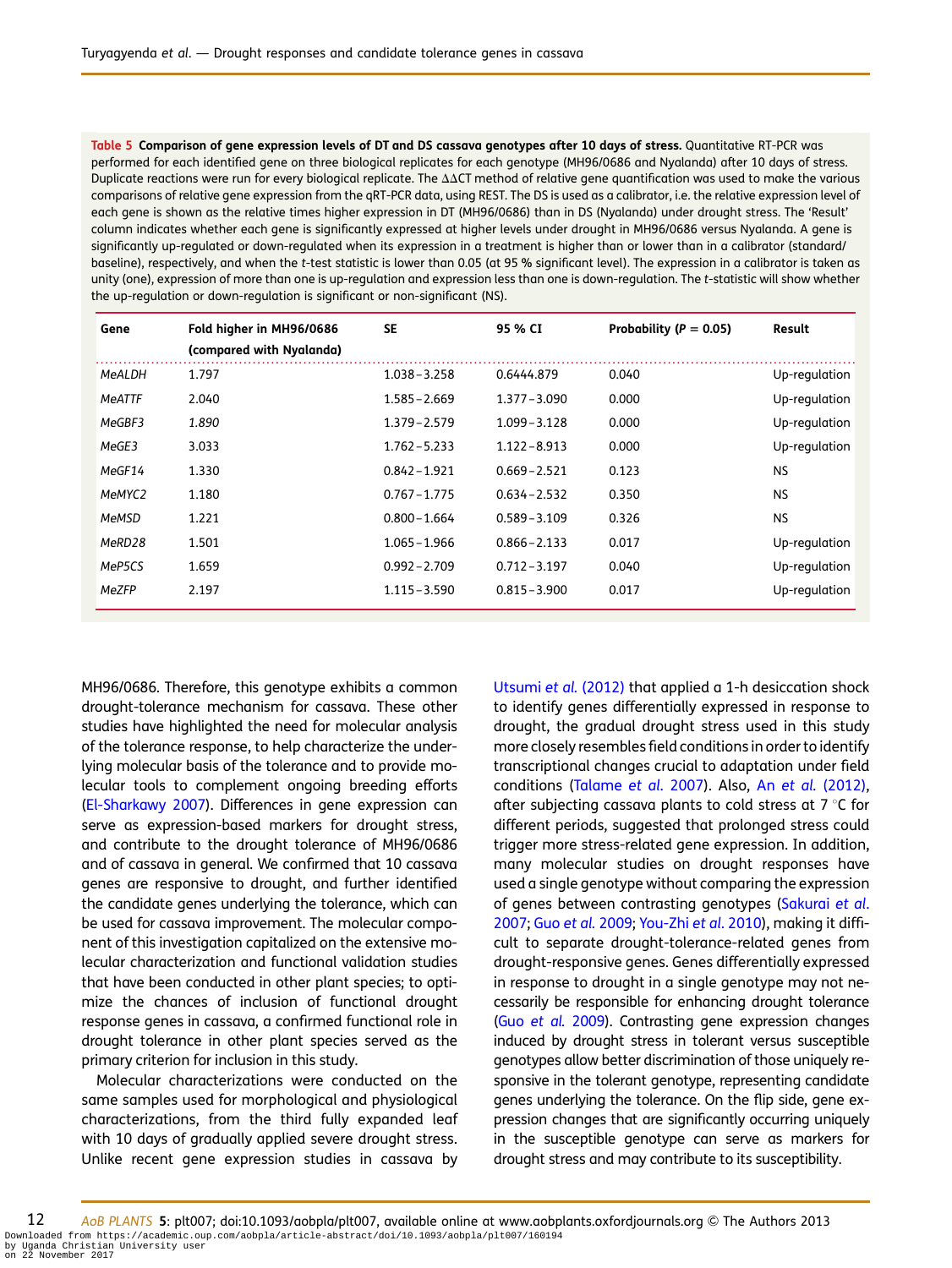When comparing disparately responding genotypes, genes up-regulated in both are less likely to play a significant functional role and are therefore termed 'drought responsive', whereas genes up- or downregulated more significantly in a tolerant genotype represent candidate cassava 'drought-tolerance' genes (i.e. may underlie the tolerance of this genotype). Of course, these candidate drought-tolerance genes require further validation to confirm that they play a functional role in tolerance in cassava and specifically in the tolerant genotypes used in this study. Their identification is the first important step and provides insight into the molecular changes in response to drought in the tolerant genotype, and to cassava drought tolerance in general.

#### Cassava drought-responsive genes

First, it was assessed whether each of the genes selected from previous studies is responsive to drought in cassava (i.e. whether their expression levels change in response to drought stress). The expression of each of the 10 genes was significantly different when drought stress was applied to either one or both genotypes, compared with well-watered controls. This confirms that all 10 genes are also drought responsive in cassava. They can therefore be used as expression-based markers of drought stress and subjected to further study in the context of drought tolerance of MH96/0686 compared with susceptibility of Nyalanda. The genes commonly up- or down-regulated in both genotypes (MeGBF3, MeATTF and MeGE3; Table [3](#page-8-0) and Fig. [2\)](#page-9-0) may constitute part of the general response to drought stress that is commonly invoked within the range of tolerance/susceptibility represented by these two genotypes.

#### Candidate drought-tolerance genes

Genes underlying MH96/0686 tolerance, which is no doubt multi-genic, can be divided into two categories: those whose baseline expression levels are different in DT compared with DS (i.e. DT is primed to be less susceptible or responds more quickly to drought stress) and those whose expression levels under drought are significantly more changed/expressed at higher levels in DT compared with DS (i.e. they may play a role in the longer-term tolerance of MH96/0686 observed in the field). The more responsive genes (the second category) represent candidates for the adaptive response of MH96/ 0686 to drought and therefore important targets for further validation and for subsequent use in developing cassava varieties with enhanced drought tolerance.

In the first category of baseline tolerance genes, two genes were expressed at significantly higher levels in the DT compared with the DS genotype (MeGF14 and MeMYC2) and one at significantly lower levels (MeMSD).

The second category, consisting of genes with higher expression levels under drought stress in DT compared with DS, included 7 of the 10 genes. The fact that so many of these genes, demonstrated to confer drought tolerance in other species, were up-regulated more significantly by drought in MH96/0686 demonstrates that overall the drought response in this genotype is more robust at a molecular level.

### Genes exclusively up-regulated by drought stress in the DT MH96/0686

Four genes, MeALDH, MeZFP, MeRD28 and MeMSD, were exclusively up-regulated by water stress in the DT genotype. Under well-watered/control conditions, and using DS as a calibrator, MeALDH, MeZFP and MeRD28 were not differentially expressed between DT and DS (Table [4](#page-10-0)). Using the control treatment as a baseline, this means that the up-regulation of these genes in DT was due to water stress. The expression of MeMSD was lower in DT than in DS in the control treatment (well watered) but its expression in DT in response to stress was 2-fold higher than that in DS, indicating that water stress resulted in higher expression of this gene in the DT compared with the DS genotype. Therefore these four genes (MeALDH, MeZFP, MeRD28 and MeMSD) might be involved in drought adaptation, or the tolerance of MH96/0686 and potentially other tolerant cassava genotypes.

MeMSD encodes a manganese superoxide dismutase (MnSOD) enzyme that plays a role in oxidative stress tolerance in plants. Over-expression of superoxide dismutase (SOD) enzymes has been reported to increase oxidative stress tolerance in transgenics [\(Sen Gupta](#page-16-0) et al[. 1993](#page-16-0); [Van Breusegem](#page-16-0) et al. 1999; Basu [et al](#page-14-0). [2001;](#page-14-0) Wang et al[. 2005](#page-16-0)). For example, [Sen Gupta](#page-16-0) et al. [\(1993\)](#page-16-0) reported that a 3-fold increase in total pea Cu/ ZnSOD activity resulted in a significant increase in resistance to methyl viologen-induced membrane damage in transgenic tobacco. Basu et al[. \(2001\)](#page-14-0) showed that a 1.5to 2.5-fold increase in total SOD activity in transgenic Brassica napus plants transformed with wheat MnSOD increased oxidative stress resistance compared with wild-type controls. Wang et al[. \(2005\)](#page-16-0) reported that a 1.4-fold increase in total SOD activity in the MnSOD transgenic rice plants was enough to increase oxidative stress resistance and drought tolerance when the gene was fused with a chloroplast transit peptide sequence in order to target the MnSOD to the chloroplast. The 3.148-fold increase observed in DT genotype MH96/ 0686 therefore indicates a level that can plausibly confer increased oxidative stress and drought tolerance in cassava. Superoxide dismutase enzymes are involved in scavenging reactive oxygen species (ROS) that are pro-duced in plants during water stress ([Kendall and](#page-15-0)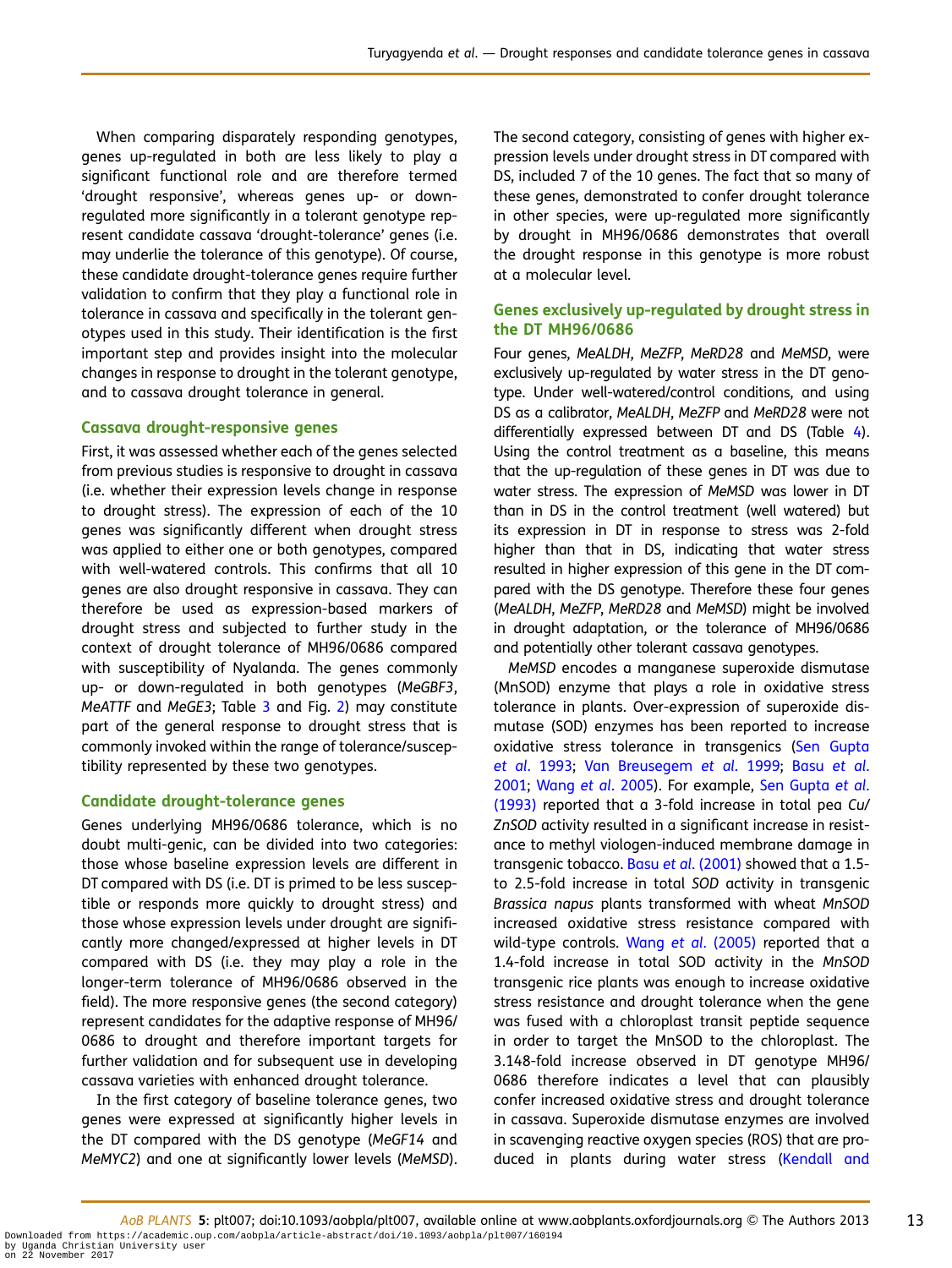[McKersie 1989;](#page-15-0) Price et al[. 1989](#page-15-0); [Hernandez](#page-15-0) et al. 1995; [McKersie](#page-15-0) et al. 1996; Fryer et al[. 2002](#page-15-0)) and so we hypothesize that this gene confers drought tolerance through ROS scavenging in cassava.

The gene MeZFP that encodes a zinc finger protein (ZFP252) was also exclusively up-regulated in MH96/ 0686. This ZFP has been reported to confer drought tolerance in plants by maintaining cell membrane integrity during water stress. Xu et al[. \(2008\)](#page-16-0) reported that the relative electrolyte leakage, an indicator of membrane injury (Morsy et al[. 2005\)](#page-15-0), was lower in O. sativa ZFP252-transformed rice plants than in untransformed and O. sativa ZFP252 knock-out plants under drought stress. This suggests that ZFP252 protects plants from stress by maintaining cell membrane integrity. The transformed rice plants also had higher free proline contents and soluble sugars than non-transgenic and ZFP252 knock-out transgenic rice plants (Xu [et al](#page-16-0). [2008\)](#page-16-0). The findings of Xu et al[. \(2008\)](#page-16-0) suggest that enhanced stress tolerance of ZFP252-transgenic plants might partly be through activation of proline synthesis and proline transport pathways by ZFP252 in rice under salt and drought stresses. Proline levels are known to contribute to drought tolerance through osmotic adjustment ([Sanchez](#page-16-0) et al. 1998). In this study, MeZFP was over-expressed 4.043-fold under drought stress in DT (MH96/0686). It is therefore plausible that this gene is among those that enhance drought tolerance in cassava and specifically in MH96/0686 through increasing the free osmoprotectant proline and soluble sugars.

MeRD28 encodes the Responsive to Desiccation (RD28) gene. The expression of this gene was increased 1.511-fold by water stress, being exclusively upregulated in the DT genotype, suggesting that it plays a role in enhancement of drought tolerance in cassava. [Daniels](#page-15-0) et al. [\(1994\)](#page-15-0) reported that RD28 is a turgor-responsive, mercury-resistant plasma membrane aquaporin found in plasma membranes of all plant tissues except seeds. Earlier studies by [Yamaguchi-Shinozaki](#page-16-0) et al. (1992) reported that RD28 enhances drought tolerance through an abscisic acid-independent pathway. It protects desiccated cells by transporting small molecules across cell membranes and it is believed here that it enhances the cells' desiccation tolerance in DT cassava through osmotic adjustment.

The fourth gene that was exclusively up-regulated in MH96/0686 is MeALDH, which encodes aldehyde dehydrogenase (ALDH7B4). It was up-regulated by 2.815-fold under drought stress and may therefore be involved in enhancement of drought tolerance in cassava and specifically MH96/0686. The findings of this study are in agreement with the studies by [Kotchoni](#page-15-0) et al. (2006), who reported that transgenic A. thaliana plants with increased amounts of ALDH7B4 were more tolerant to dehydration and salt stress than wild-type plants. They further reported that over-expression of the ALDH7B4 gene in transgenic plants reduced the level of lipid peroxidation under drought and salt stress, suggesting that the gene confers tolerance towards both osmotic and oxidative stress in A. thaliana through ROS scavenging and reduction of lipid peroxidation. This gene had also been reported to be induced by pathogens ([Zimmermann](#page-16-0) et al. [2004](#page-16-0)) and therefore might be a multi-stress-responsive gene. Over-expression by 2.815-fold and exclusive upregulation of this gene in DT cassava are an indication that the gene may be involved in enhancement of drought tolerance in cassava, probably through ROS scavenging and reduced lipid peroxidation.

#### Genes up-regulated only in the DS genotype

Three genes (MeMYC2, MeP5CS and MeGF14) were exclusively up-regulated in the DS genotype and not in the DT genotype. These genes are therefore responding to the drought stress state in Nyalanda. However, they are not likely to be part of the genetic basis of drought tolerance in MH96/0686.

## Genes up-regulated by water stress in both DT and DS genotypes

Two genes, MeATTF encoding an amino acid transporter family II protein and MeGBF3 encoding G-box binding factor 3 (GBF3), were up-regulated by stress in both tolerant and susceptible genotypes. They may therefore be among the general drought-responsive genes. GBF3 is one of the several G-box binding factors which are basic leucine zipper (bZIP) proteins [\(Schindler](#page-16-0) et al. 1992; [Izawa](#page-15-0) et al. [1993](#page-15-0)). In arabidopsis, GBF3 is highly expressed in roots but not in leaves [\(Schindler](#page-16-0) et al. 1992) and is believed to be involved in the regulation of alcohol dehydrogenase (adh) through an ABA-dependent pathway. The adh gene is responsive to cold and dehydration. On the other hand, MeATTF has been reported to be up-regulated by water stress ([Bray 2004;](#page-14-0) Guo et al[. 2009\)](#page-15-0), although its actual function in drought tolerance was not well demonstrated. Although these two genes were up-regulated in both tolerant and susceptible genotypes, their expression in the DT genotype was significantly higher than in the DS genotype (Table [5](#page-11-0)). Further studies using different genotypes and a large sample size may give insight into whether the two genes are associated with drought tolerance in cassava; however, this study establishes them as expression-based markers of drought stress in cassava that may be useful across a range of genotypes.

#### Genes down-regulated by water stress

MeGE3, encoding GERMIN 3 (GER3), was down-regulated by water stress treatment in both genotypes. This is in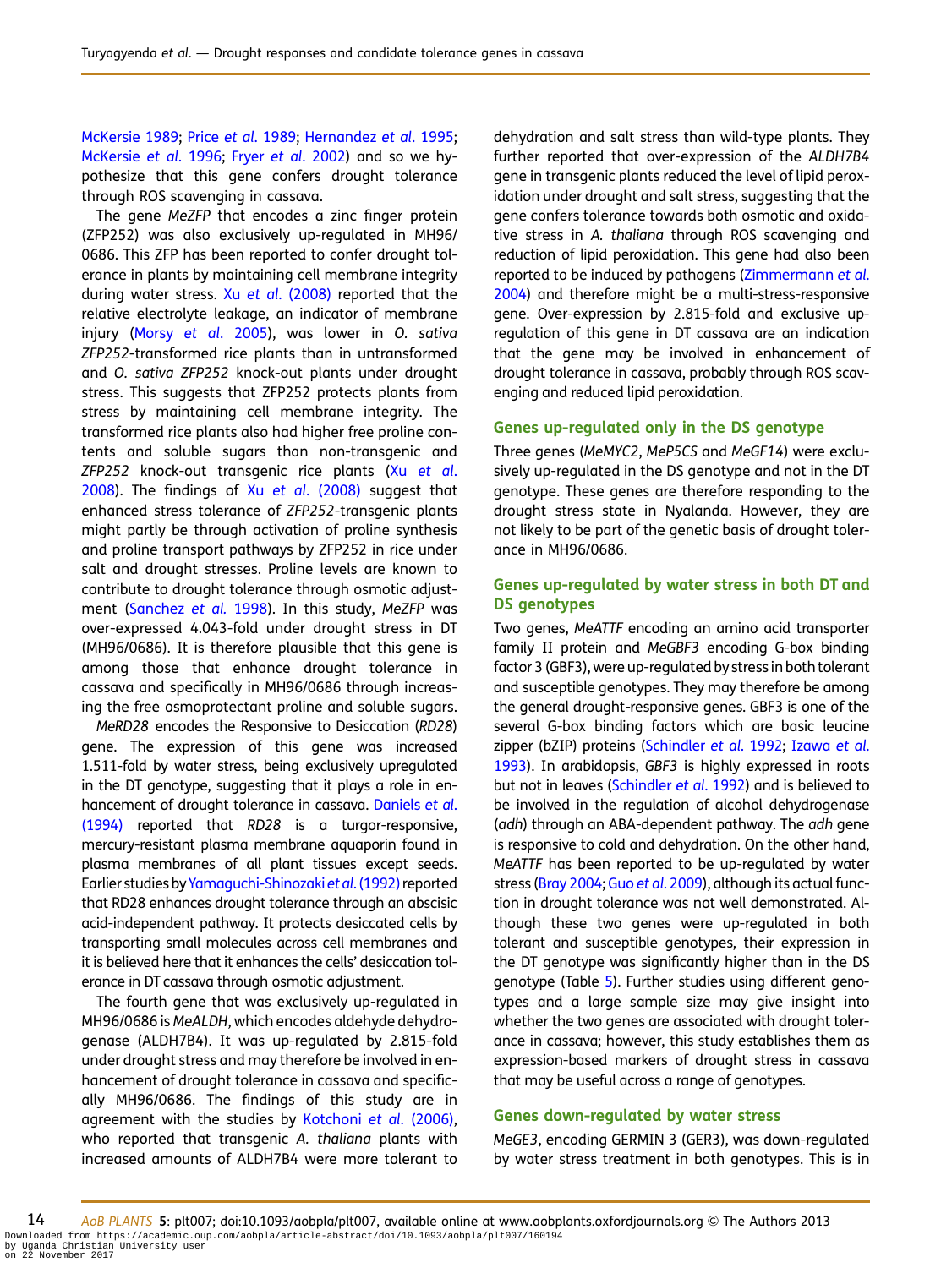<span id="page-14-0"></span>agreement with Bray (2004), who reported that GER3 (germin-like gene group 3) was repressed by drought stress in leaves of A. thaliana. Germin proteins were first identified in wheat as genes that were expressed during germination (Lane et al[. 1991\)](#page-15-0). The report by Bray (2004) suggested that a possible role for germinlike genes is alteration of cell wall properties that control growth. We speculate that GER3 down-regulation may contribute to, and is consistent with, the reduction in plant growth observed in both genotypes under drought stress (Table [1](#page-5-0)).

# Conclusions and forward look

Further characterization of drought tolerance in cassava, especially at the molecular level, is necessary to improve understanding and enhancement of drought tolerance in this plant. The genetic and physiological basis of drought tolerance in cassava was investigated in two cassava genotypes with contrasting tolerance levels to drought stress. The improved, DT variety MH96/0686 exhibited physiological indicators of drought avoidance, through partial or complete closure of stomata to reduce loss of moisture through transpiration. At the molecular level, 10 cassava drought-responsive genes were identified, and further comparisons between the two genotypes helped in the identification of those that are most likely to play a role in drought tolerance in cassava. The genes exclusively up-regulated in DT MH96/0686 represent the most promising candidates for droughttolerance genes of cassava. Based on these genes' known functions in other plant species, it is likely that MH96/0686 tolerance at the cellular level consists of a reduction of oxidative stress through ROS quenchers (MeMSD and MeALDH) and osmotic adjustment (MeZFP and MeRD28). Further research with more genotypes and at more time points, including analysis after re-watering, is warranted to determine whether these and other cassava genes represent drought tolerance QTLs for use in breeding, and for testing their efficacy in conferring drought tolerance on transgenic cassava.

# Sources of funding

This study was supported by funds from the Millennium Science Initiative through the National Council of Science and Technology, Uganda. Supplementary funds were obtained from the National Agricultural Research Organization (NARO), Uganda.

## Contributions by the authors

L.T. conceived and conducted the research, collected the data, conducted experimental design, analysed the

data and wrote the manuscript; E.B.K., M.F., Y.B. and D.S.O.O. conceived the research, analysed the data and reviewed the manuscript; M.A. conducted experimental design, analysed the data and reviewed the manuscript; and J.J.W.H. conducted experimental design, analysed the data and co-wrote the manuscript.

# Acknowledgements

We extend our sincere thanks to Bramwel Wanjala, Moses Ogugo, Moses Njahira, Martina Kyalo, Cyrus Too and members of the Segolip sequencing unit for their assistance during the implementation of laboratory and greenhouse work. We gratefully acknowledge the support and use of the BecA–ILRI Hub (http://hub. africabiosciences.org).

## Conflict of interest statement

None declared.

# Literature cited

- Aina OO, Dixon AG, Akinrinde EA. 2007. Effect of soil moisture stress on growth and yield of cassava in Nigeria. Pakistan Journal of Biological Sciences 10: 3085-3090.
- Akano AO, Dixon AGO, Mba C, Barrera E, Fregene M. 2002. Genetic mapping of a dominant gene conferring resistance to cassava mosaic disease. Theoretical and Applied Genetics 105: 521–525.
- Alfredo ACA, Setter TL. 2004. Response of cassava leaf area expansion to water deficit: cell proliferation, cell expansion and delayed development. Annals of Botany 94: 605–613.
- An D, Yang J, Zhang P. 2012. Transcriptome profiling of low temperature-treated cassava apical shoots showed dynamic responses of tropical plant to cold stress. BMC Genomics 13: 64.
- Bakayoko S, Tschannen A, Nindjin C, Dao D, Girardin O, Assa A. 2009. Impact of water stress on fresh tuber yield and dry matter content of cassava (Manihot esculenta Crantz) in Côte d'Ivoire. African Journal of Agricultural Research 4: 021–027.
- Basu U, Good AG, Taylor GJ. 2001. Transgenic Brassica napus plants over expressing aluminum-induced mitochondrial manganese superoxide dismutase cDNA are resistant to aluminium. Plant, Cell and Environment 24: 1269–1278.
- Bergantin VR, Yamauchi A, Pardales JR Jr, Bolatete DM Jr. 2004. Screening cassava genotypes for resistance to water deficit during crop establishment. Philippine Journal of Crop Science 29: 29–39.
- Bettina MJE, Melvin TT, Thomas AK. 2007. Visual assessment of wilting as a measure of leaf water potential and seedling drought survival. Journal of Tropical Ecology 23: 497–500.
- Boyer JS. 1982. Plant productivity and environment. Science 218: 443–448.
- Bray EA. 2004. Genes commonly regulated by water-deficit stress in Arabidopsis thaliana. Journal of Experimental Botany 55: 2331–2341.
- Ceballos H, Iglesias CA, Perez JC, Dixon AGO. 2004. Cassava breeding: opportunities and challenges. Plant Molecular Biology 56: 503–516.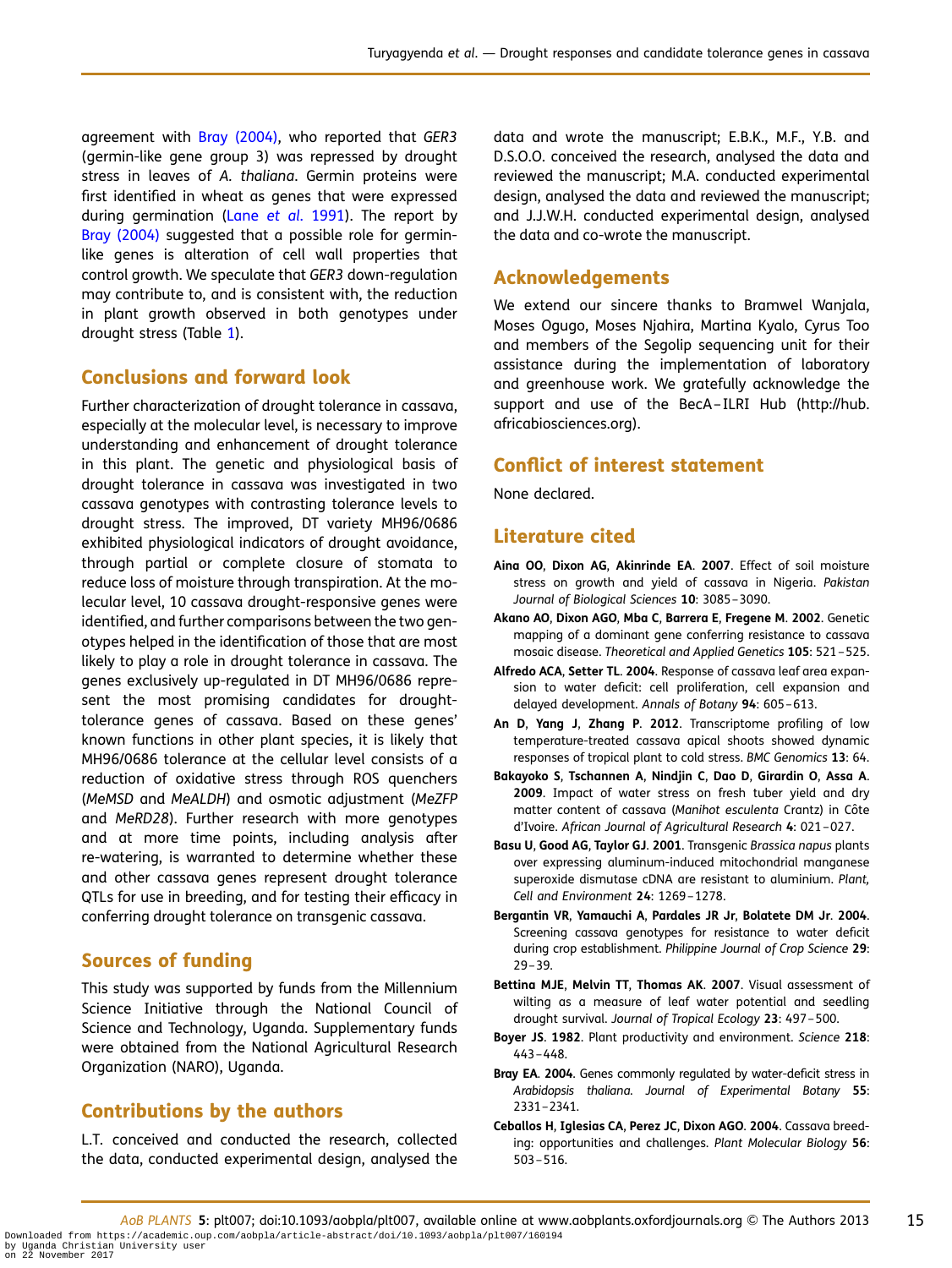- <span id="page-15-0"></span>Daniels JM, Mirkov TE, Chrispeels MJ. 1994. The plasma membrane of Arabidopsis thaliana contains a mercury-insensitive aquaporin that is a homolog of the tonoplast water channel protein TIP. Plant Physiology 106: 1325–1333.
- Degenkolbe T, Thi DP, Zuther E, Repsilber D, Walther D, Hincha DK, Kohl KI. 2009. Expression profiling of rice cultivars differing in their tolerance to long-term drought stress. Plant Molecular Biology 69: 133–153.
- El-Sharkawy MA. 2004. Cassava biology and physiology. Plant Molecular Biology 56: 481–501.
- El-Sharkawy MA. 2007. Physiological characteristics of cassava tolerance to prolonged drought in the tropics: implications for breeding cultivars adapted to seasonally dry and semiarid environments. Brazilian Journal of Plant Physiology 19: 257–286.
- Farooq M, Wahid A, Kobayashi N, Fujita D, Basra SMA. 2009. Plant drought stress: effects, mechanisms and management. Agronomy for Sustainable Development 29: 185–212.
- Fregene M, Okogbenin E, Mba C, Angel F, Suarez MC, Guiterez J, Chavarriaga P, Roca W, Bonierbale M, Tohme J. 2001. Genome mapping in cassava improvement: challenges, improvements and opportunities. Euphytica 120: 159–165.
- Fryer MJ, Oxborough K, Mullineaux PM, Baker NR. 2002. Imaging of photo-oxidative stress responses in leaves. Journal of Experimental Botany 53: 1249–1254.
- Gong P, Zhang J, Li H, Yang C, Zhang C, Zhang X, Khurram Z, Zhang Y, Wang T, Fei Z, Ye Z. 2010. Transcriptional profiles of drought-responsive genes in modulating transcriptional signal transduction, and biochemical pathways in tomato. Journal of Experimental Botany 61: 3563–3575.
- Guo P, Baum M, Grando S, Ceccarelli S, Bai G, Li R, Korff MV, Varshney RK, Graner A, Valkoun J. 2009. Differentially expressed genes between drought-tolerant and droughtsensitive barley genotypes in response to drought stress during the reproductive stage. Journal of Experimental Botany 60: 3531–3544.
- Hahn SK, John C, Isoba G, Ikoun T. 1989. Resistance breeding in root and tuber crops at the International Institute for Tropical Agriculture (IITA), Ibadan Nigeria. Crop Protection 8: 147–168.
- Hernandez JA, Olmos E, Corpas EF, Sevilla F, Del Rio LA. 1995. Saltinduced oxidative stress in chloroplasts of pea plants. Plant Science 105: 151–167.
- Heschel MS, Riginos C. 2005. Mechanisms of selection for drought stress tolerance and avoidance in Impatiens capensis (Balsaminacae). American Journal of Botany 92: 37–44.
- Iglesias C, Bonierbale M, El-Sharkawy M, Lozano C, Bellotti A, Wheatley C. 1995. Focusing basic research for cassava varietal improvement. In: Howeler RH, ed. Cassava breeding, agronomy research and technology transfer in Asia—Fourth Regional Workshop, Trivandrum, Kerala, India, 2–6 November 1993. Cali, Colombia: CIAT, 40–60.
- Izawa T, Foster R, Chua NH. 1993. Plant bZlP protein DNA binding specificity. Journal of Molecular Biology 230: 1131–1144.
- Kendall EJ, McKersie BD. 1989. Free radical and freezing injury to cell membranes of winter wheat. Plant Physiology 76: 86–94.
- Kotchoni OS, Kuhns C, Ditzer A, Kirch HH, Bartels D. 2006. Overexpression of different aldehyde dehydrogenase genes in Arabidopsis thaliana confers tolerance to abiotic stress and protects plants against lipid peroxidation and oxidative stress. Plant, Cell and Environment 2: 1033–1048.
- Lane BG, Bernier F, Dratewka-Kos E, Shafai R, Kennedy TD, Pyne C, Munro JR, Vaughan T, Walters D, Altomare F. 1991. Homologies between members of the germin family in hexaploid wheat and similarities between these wheat germins and certain Physarum spherulins. Journal of Biological Chemistry 266: 10461–10469.
- Lenis JI, Calle F, Jaramillo G, Perez JC, Ceballos H, Cock JH. 2006. Leaf retention and cassava productivity. Field Crops Research 95: 126–134.
- Lokko Y, Anderson JV, Rudd S, Raji A, Horvath D, Mikel MA, Kim R, Liu L, Hernandez A, Dixon AGO, Ingelbrecht IL. 2007. Characterization of an 18,166 EST dataset for cassava (Manihot esculenta Crantz) enriched for drought-responsive genes. Plant Cell Reports 26: 1605–1618.
- McKersie BD, Bowley SR, Harjanto E, Leprince O. 1996. Water deficit tolerance and field performance of transgenic alfalfa overexpressing superoxide dismutase. Plant Physiology 111: 1177–1181.
- Mitra J. 2001. Genetics and genetic improvement of drought resistance of crop plants. Current Science 80: 758–763.
- Morante N, Sanchez T, Ceballos H, Calle F, Perez JC, Egesi C, Cuambe CE, Escobar AF, Ortiz D, Chavez AL, Fregene M. 2010. Tolerance to post-harvest physiological deterioration in cassava roots. Crop Science 50: 1333–1338.
- Morsy MR, Almutairi AM, Gibbons J, Yun SJ, de Los Reyes BG. 2005. The OsLti6 genes encoding low-molecular weight membrane proteins are differentially expressed in rice cultivars with contrasting sensitivity to low temperature. Gene 344: 171–180.
- Okogbenin E, Ekanayake IJ, Porto MCM. 2003. Genotypic variability in adaptation responses of selected clones of cassava to drought stress in the Sudan savanna zone of Nigeria. Journal of Agronomy and Crop Science 189: 376–389.
- Okogbenin E, Setter TL, Ferguson M, Mutegi R, Alves AC, Ceballos H, Fregene M. 2011. Phenotyping cassava for adaptation to drought. In: Monneveux P, Ribaut J-M, eds. Drought phenotyping in crops: from theory to practice, CGIAR Generation Challenge Programme, Texcoco, Mexico, 381–400.
- Pardales JR Jr, Yamauchi A, Belmonte DV Jr, Esquibel CB. 2001. Dynamics of root development in root crops in relation to the prevailing moisture stress in the soil. In: Proceedings of the 6th symposium of the International Society of Root Research, Nagoya, Japan, November, 72–73.
- Perez JC, Lenis JI, Calle F, Morante N, Sanchez T, Debouck D, Ceballos H. 2011. Genetic variability of root peel thickness and its influence in extractable starch from cassava (Manihot esculenta Crantz) roots. Plant Breeding. doi:10.1111/j.1439- 0523.2011.01873.x.
- Pfaffl MW, Horgan GW, Dempfle L. 2002. Relative Expression Software Tool (REST) for group-wise comparison and statistical analysis of relative expression results in Real-Time PCR. Nucleic Acids Research 30: e36.
- Price AH, Atherton N, Hendry GAF. 1989. Plants under drought stress generated activated oxygen. Free Radical Research Communications 8: 61–66.
- Ramachandra-Reddy A, Chaitanya KV, Vivekanandan M. 2004. Drought-induced responses of photosynthesis and antioxidant metabolism in higher plants. Journal of Plant Physiology 161: 1189–1202.
- Rivero MR, Kojima M, Gepstein A, Sakakibara H, Mittler R, Gepstein S, Blumwald E. 2007. Delayed leaf senescence